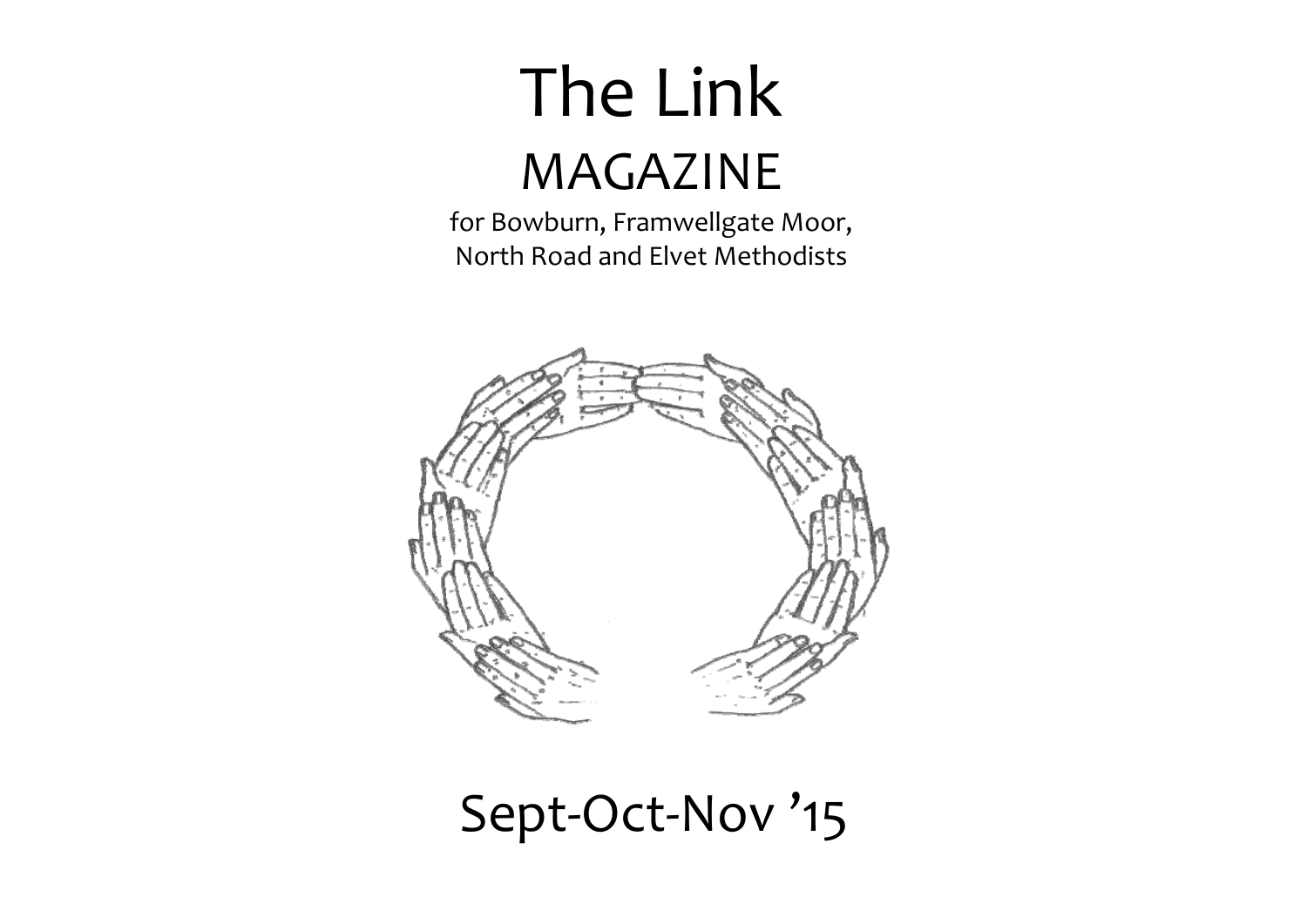# *A letter from our Minister*

# *Dear Friends,*

#### **Journey of Faith**

Being a Christian is about being on a journey: It is not a status which we can achieve but the direction in which we travel and, although we share the journey with others, our own path is unique. Our churches' pilgrimage route to Lindisfarne in June this year followed the usual wooden markers across the sand and mud but I was aware that since the last time we crossed the ever-changing tides had altered the path we could take. Some parts felt sure under foot and familiar but in other places the water and mud were deeper and so, helped by others, we had to find a new path with the markers (however distant at times) as our guide to keep us on course.

There is so much information coming into our ever more complex lives, it seems that the more we know the less we understand, but the Church has the task of being a voice which gives meaning to life and guidance for the journey. In Christ's church everyone can find a sense of value and purpose, and Jesus, the great teacher, shows us that everyone matters.

In autumn the church year remembers all angels (those who bring us God's good news), all saints (those who follow Christ in selfgiving love) and indeed all souls, famous or not, who are known and loved by God. As we move towards winter we begin again,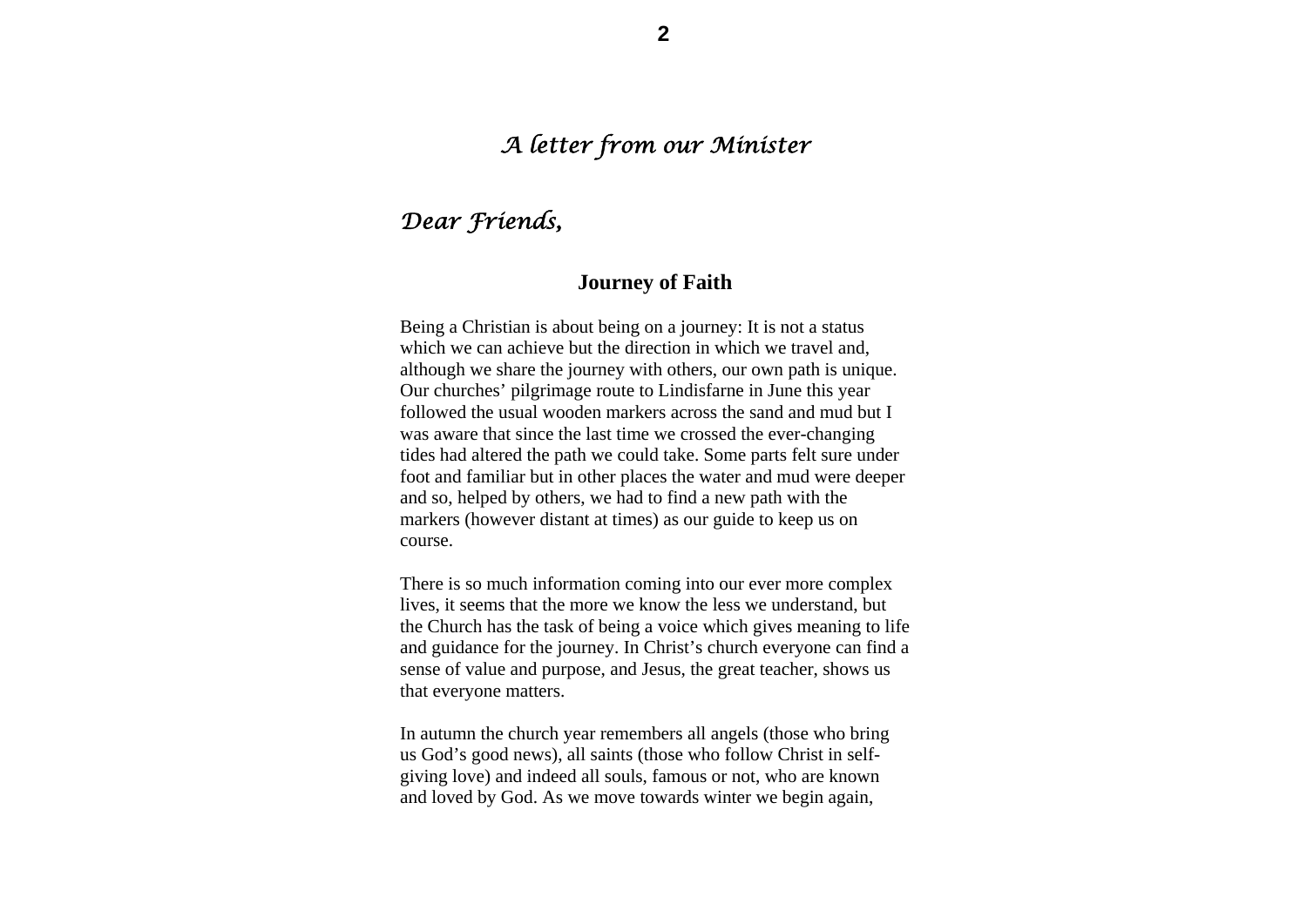with Christians all over the world, the exploration of the journey of faith from advent through Christmas and epiphany - acknowledging the Christ who comes to us with earthly flesh in human love and light - but, journeying on, we hear a call to follow and forgive, serve and seek, give and grow the fruits of a new journey for all people.

We can know the divine glory in humanity if only we can be helped to see life beyond the boundaries created by our sin. Such progress is made hand in hand with God, and the pattern for change is given by Jesus Christ who takes the boundaries of humanity and challenges us to move beyond them. Jesus describes himself as "The Way" to the Father and we need not fear to follow him for his spirit lights our path.

In Durham, as we seek to work more closely with our brothers and sisters in Christ, we have treasures of the past, riches of the present and wonders still to come. We face a common task - the renewal of the vision to which Christ was faithful. For faith is learning to be sure of the hope we have, and faith is the journey we share. The future for our churches is still being mapped out but the journey we are each on has many exciting and rewarding things to come. Keep walking with us and bring a friend (or two) for the best is yet to come !

*Shaun*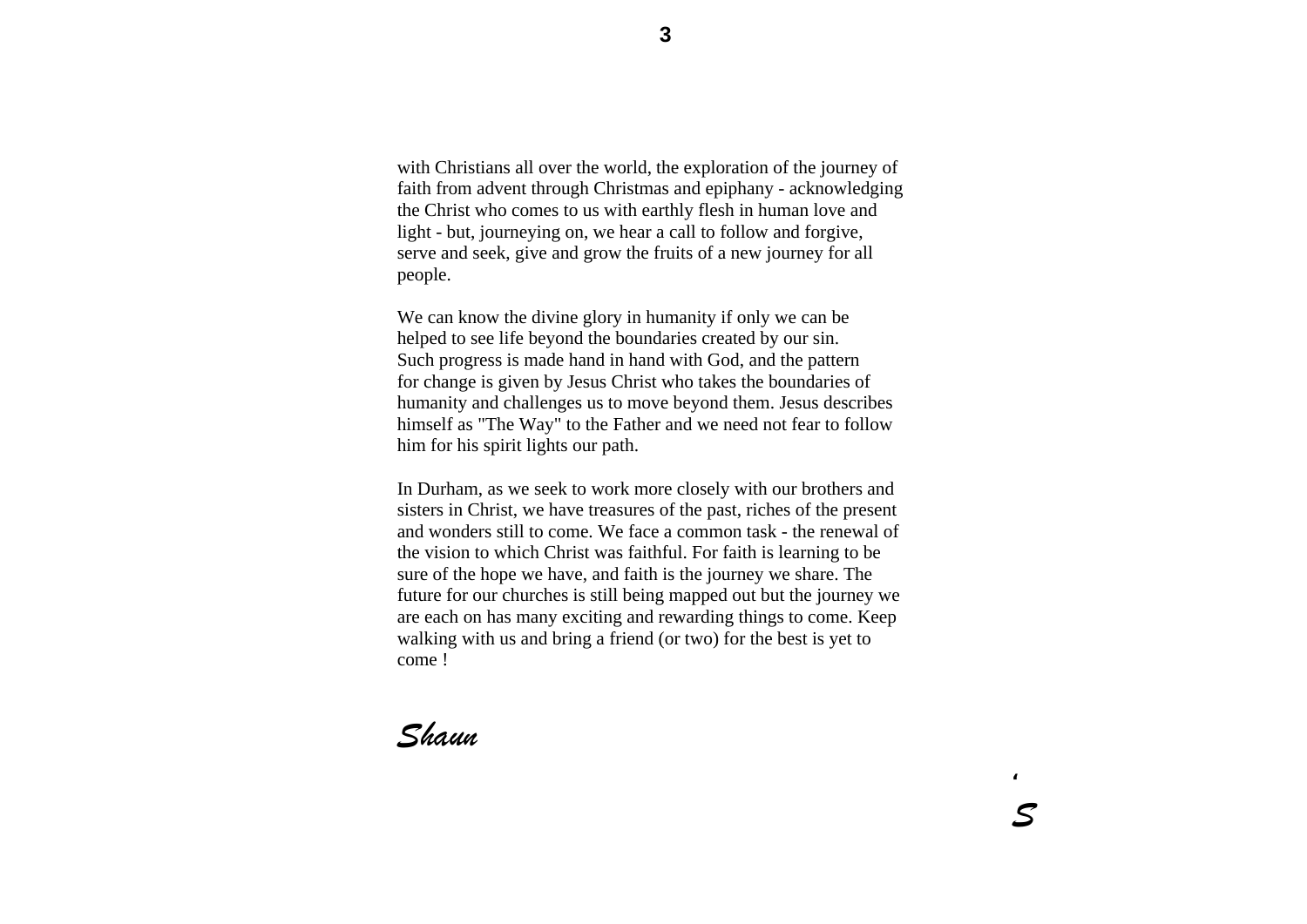# WORSHIP IN SEPTEMBER **Bowburn**

- 6th 10.30 a.m. Holy Communion Rev Angela Long
- 13th **Racial Justice Sunday**  10.30 a.m. Readers' Service
- 20th 10.30 a.m. Holy Communion Rev Andrew Longe
- 27th 10.30 a.m. Mrs Margaret Wadge

#### **Elvet**

- 6th 10.45 a.m. Holy Communion Rev Shaun Swithenbank 6.00 p.m. Readers' Service
- 13th **Racial Justice Sunday**

8.30 a.m. Holy Communion - Rev Raymond Hay 10.45 a.m. Mr John Scott 6.00 p.m. Rev Shaun Swithenbank

 20th 10.45 a.m. Readers' Service6.00 p.m. Holy Communion - Rev Shaun Swithenbank

#### 27th **Harvest Festival and Parade**

10.45 a.m. Deacon Annette Sharp 6.00 p.m. Mr Sean Conroy

# **Framwellgate Moor**

- 6th 10.30 a.m. Rev Robert Fisher
- 13th **Racial Justice Sunday**  10.30 a.m. Holy Communion - Rev Shaun Swithenbank

#### 20th **Harvest Festival**  10.30 a.m. Rev Raymond Hay

27th 10.30 a.m. Readers' Service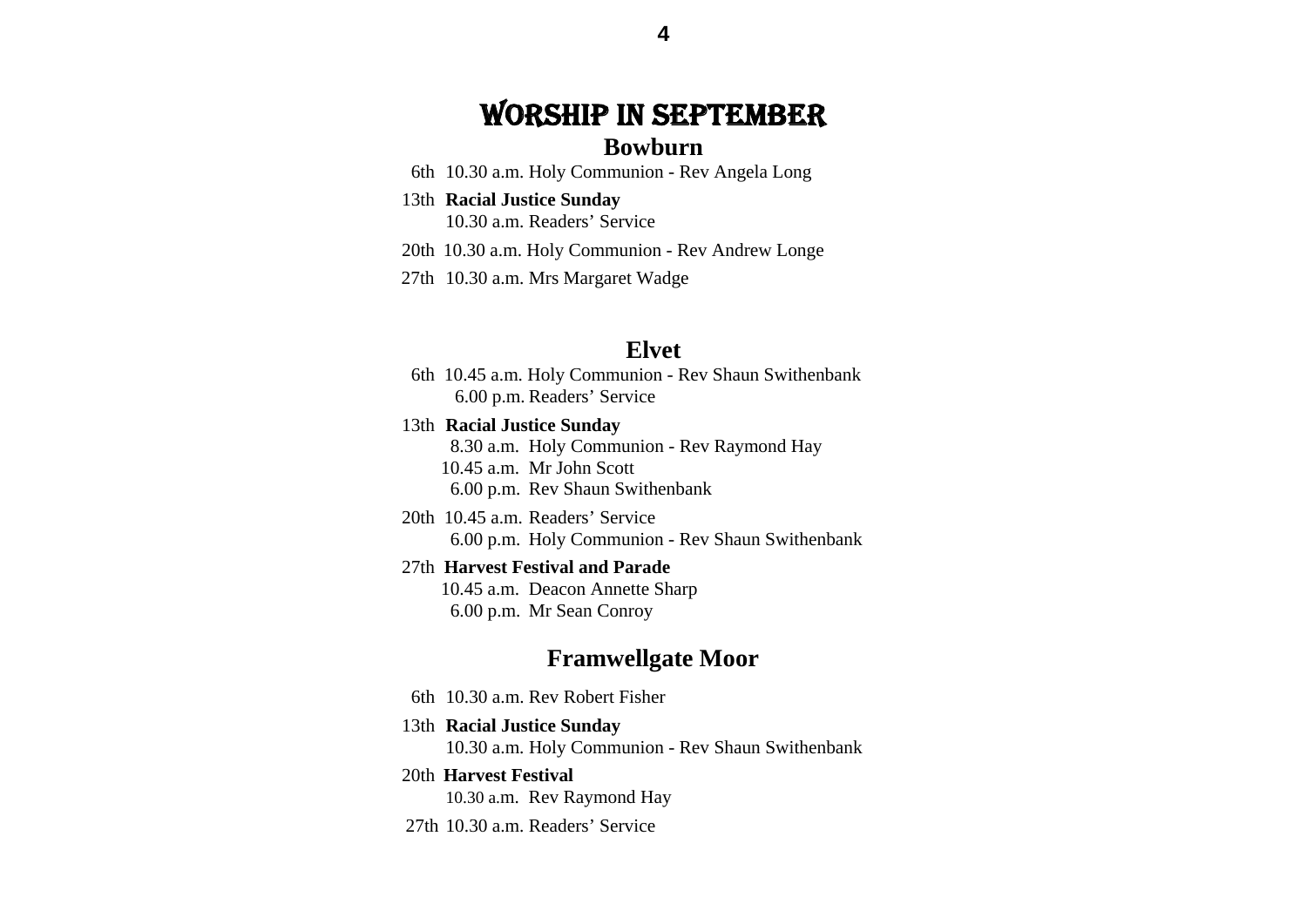# WORSHIP IN SEPTEMBER **North Road**

6th 10.30 a.m. Readers' Service

- 13th **Racial Justice Sunday**  10.30 a.m. Rev Calvin Samuel
- 20th **Harvest Festival**

10.30 a.m. Holy Communion - Rev Shaun Swithenbank

27th 10.30 a.m. Mr John Scott

*For services in October and November, please consult the plan.* 

*================================================* 

 $\sim\sim\sim\sim\sim\sim\sim\sim\sim\sim\sim\sim$ 



On May 24th, 2015 we lit <sup>a</sup> candle on the Elvet War Memorial.

The candle was lit in memory of Elvet member Norman Cyril Berry of 17 Boyd Street, Durham, a Lance Corporal in the 18th (Queen Mary's Own) Hussars who lost his life on the 25th May 1915, at the Second Battle of Ypres, aged 19yrs. *Lest we Forget.*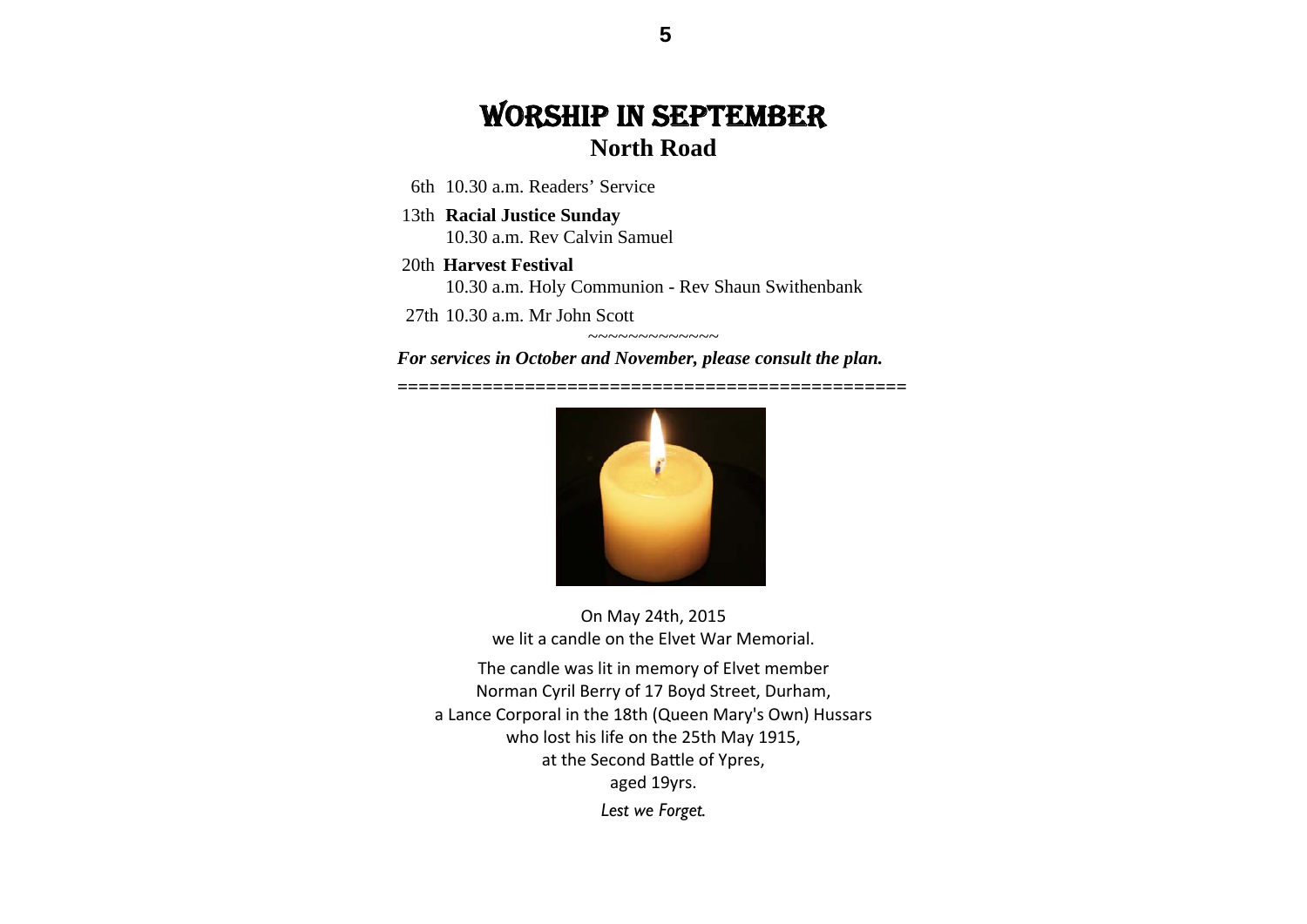**Inaugural Address of President of Conference, Rev. Steve Wild** (edited)

*(The full text of the President's address is available on the Methodist Church's website,* **http://www.methodist.org.uk/**  *in the News and Events section.)* 



I am a fallible human, yet such is the nature of our Lord that I stand before you as one redeemed and so I want to put God first.

It is customary in the Presidential address to give thanks to the Methodist people. I do this gladly. I have owed so much to the people called Methodists all through my life. I am deeply grateful for all the loving messages of support and promises of prayer.

I stand before you with my gifting as an evangelist, a bringer of good news, a herald of salvation through Christ. Fundamentally, the evangelist is engaged in winning the lost and reviving the Church. We see in the New Testament Philip the Evangelist, who went to Samaria, where he preached the Gospel to the Samaritans (Acts 8, 4-8). Now, that he selected Samaria is in itself a proof that he was able to rise above the ordinary Jewish prejudices of his time. This evangelist stepped out of the conventional and shows there are no off-limits. The Samaritans were outsiders. We stand in the tradition of John Wesley who said, 'Go not to those who need you but to those who need you most.' What a mission! We're told that these Samaritans all paid close attention to what Philip said. And later Peter and John came to Samaria to bless the new converts.

Let's take God seriously. I want to help us in the task of evangelism, to put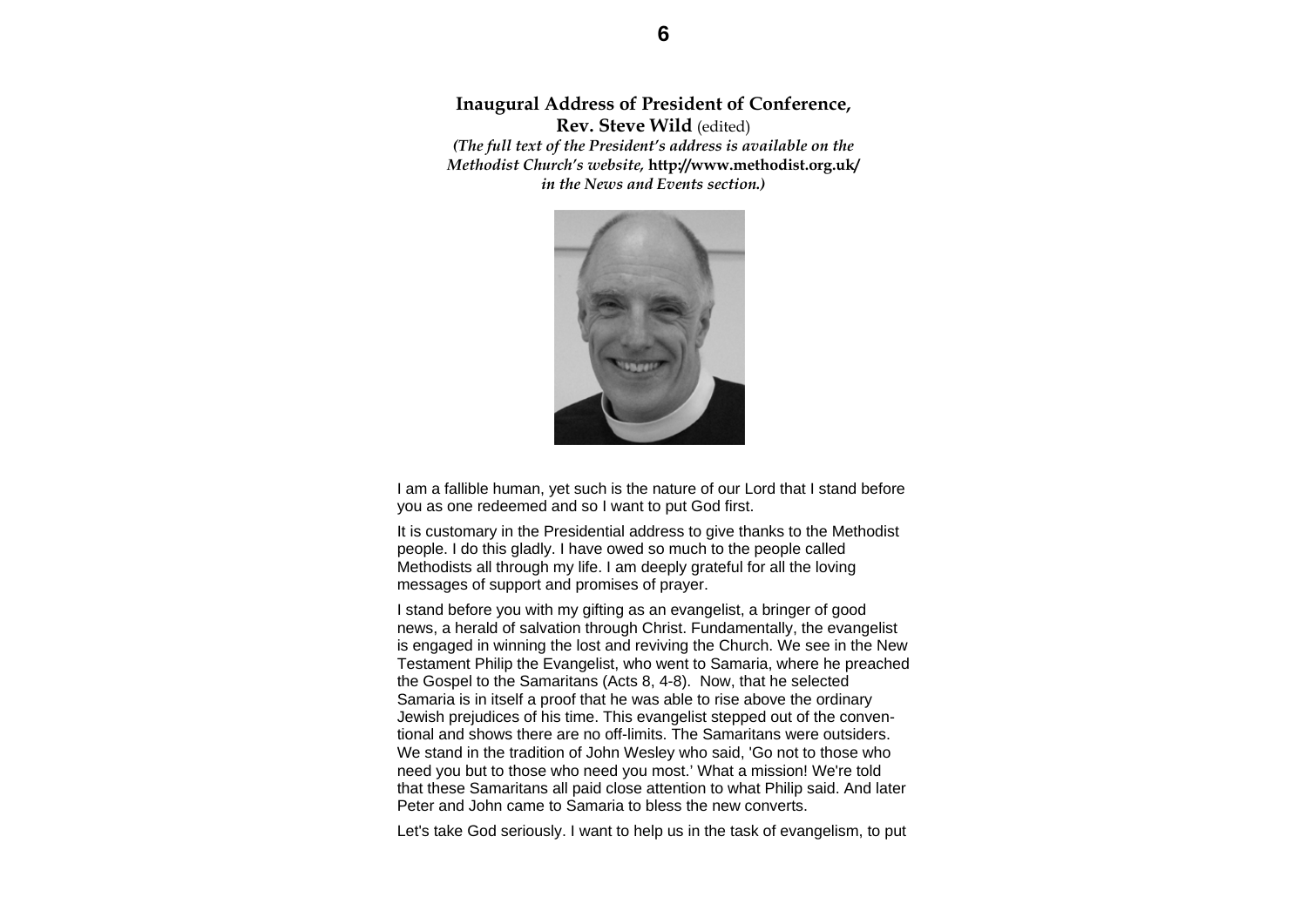mission on the agenda and give our churches an aim to win a person for Christ. However, we must remember that the people we share with do have a choice. Once in my ministry I led a young couple to Christ. The next day in his enthusiasm the bloke went and bought a Bible. They were welcomed and loved by the local church, but suddenly missed a couple of Sundays. The steward informed me and I went round to their house. The Bible was on the coffee table. I sat down and he pushed it across to me, "Take it," he said, "it's too hard to follow Christ and be a Christian". It was a big lesson for me; we all have the choice to accept or reject. It broke my heart. It is hard to face rejection. Jesus faced rejection. And he didn't run after the rich young ruler.

With the risk of rejection, we continue to offer Christ.

Last December I was supposed to be meeting with a circuit leadership team in a small village chapel, but the door was locked. I wandered in my dog collar just a little way down the lane to the village pub. I asked the barmaid if we could hold our meeting in her pub. She was delighted for us to use her premises; she put the coffee machine on. I shuffled in the leadership team and went to speak to the other four people in the pub. There was a middle-aged couple and I explained why these Methodists had come onto their territory. They were kind and I moved on to an elderly Cornish gentleman sitting in the corner and said the same to him. He said, "You church, are you?" I nodded. He pointed down the lounge to a woman in her thirties sitting alone. "She needs church," he said. So I went and explained to her why we were there. And then I said, "The gentleman up there said you need church. Is that right?" "Well," she replied, "I don't know about church but I need Jesus" and she shared her story. I listened and prayed with her.

Some people who it would be easy to categorise as not interested actually have spiritual needs. We sit in chapel up the lane praying for the village when there is a warm comfortable place where we can encounter people who we don't see on our premises. The great love of Christ spreads over the world all the way from the cross down to you and me today. The Holy Spirit urged Wesley to leave the church building because of the message which needs to be proclaimed. And the effect was profound. Every time he preached, they awoke.

Last January on my way to the Connexional Finance Committee in an otherwise empty railway carriage, I met a man wearing a green and yellow cross. When I asked him he said he wasn't a Christian. It came out that he had been released from prison that morning and was on his way home. In the prison he had felt the presence of Christ and attended all the services. He had made the cross out of two dishcloths which he'd knitted together.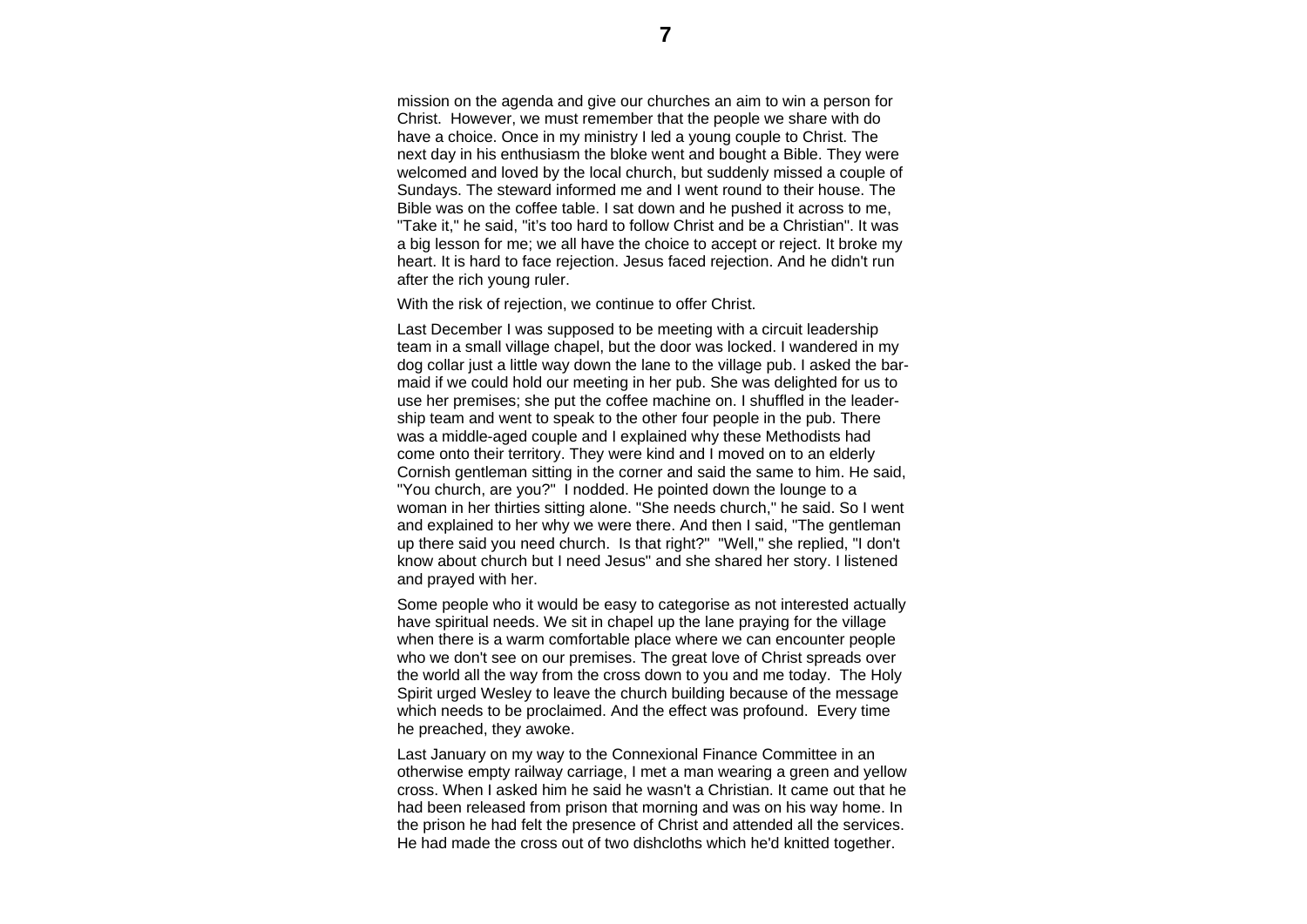I told him that was the most theologically correct cross I had ever seen not gold or silver or bronze but dishcloths - dishcloths are used to wipe up mess, and the cross wipes up our sin, the mess we make in life. When I shared that with him he experienced an awakening on that train and I led him to Christ. He got off transformed.

How can we grow confidence in the local church? I want every church to have mission on the agenda this year and an aim to increase by one person!

If I can be domestic for a minute: in Methodism today we still have remarkable mission centres - churches and church halls, most of which are busily used by the communities we serve. You know the sort of thing; Parent and Toddler, Weight Watchers, dog training, indoor car boot. The list is endless. Friends, these are mission opportunities on our doorstep.

If you look at the growth points in the Christian Church in Britain and in Methodism, they all show they are not locked into their own little bubble but engaging in the community. This understanding and care comes with the Holy Spirit. Great things occur, and we find our vision enlarged, the Holy Spirit striving ahead of us. It's hard to catch up.

But all growth is one at a time. Each church needs to have mission on the agenda and seek to win one person for Christ - to bring someone to faith. Mind you, the Spirit may bring more than one person to know Christ, because the message we proclaim is glorious.

The Deed of Union of the British Methodist Churches in 1932 says 'that it ever remembers that in the providence of God, Methodism was raised up to spread scriptural holiness throughout the land.' I want Methodism to have confidence in the full glory of Christian discipleship to see more and more people becoming Christians.

We cannot sit back in complacency. We have a massive Kingdom of God task. I'm wanting this year to challenge the church to bring one person to faith - to make one new member. It's not impossible. This next year, let's make bringing people to faith the main point. We don't do it alone. The unconditional love of Jesus is our motivation. We see Jesus in the pages of the New Testament showing unconditional love to all.

When John Wesley died in 1791, he left behind changed lives, hundreds of them; Christian communities dotted all over this country and in other parts of the world; fellowships seeking to take God seriously. Oh, that we may all draw to the foot of the cross and experience his powerful love and make this our legacy - one of transformed lives, transformed communities - thanks be to God!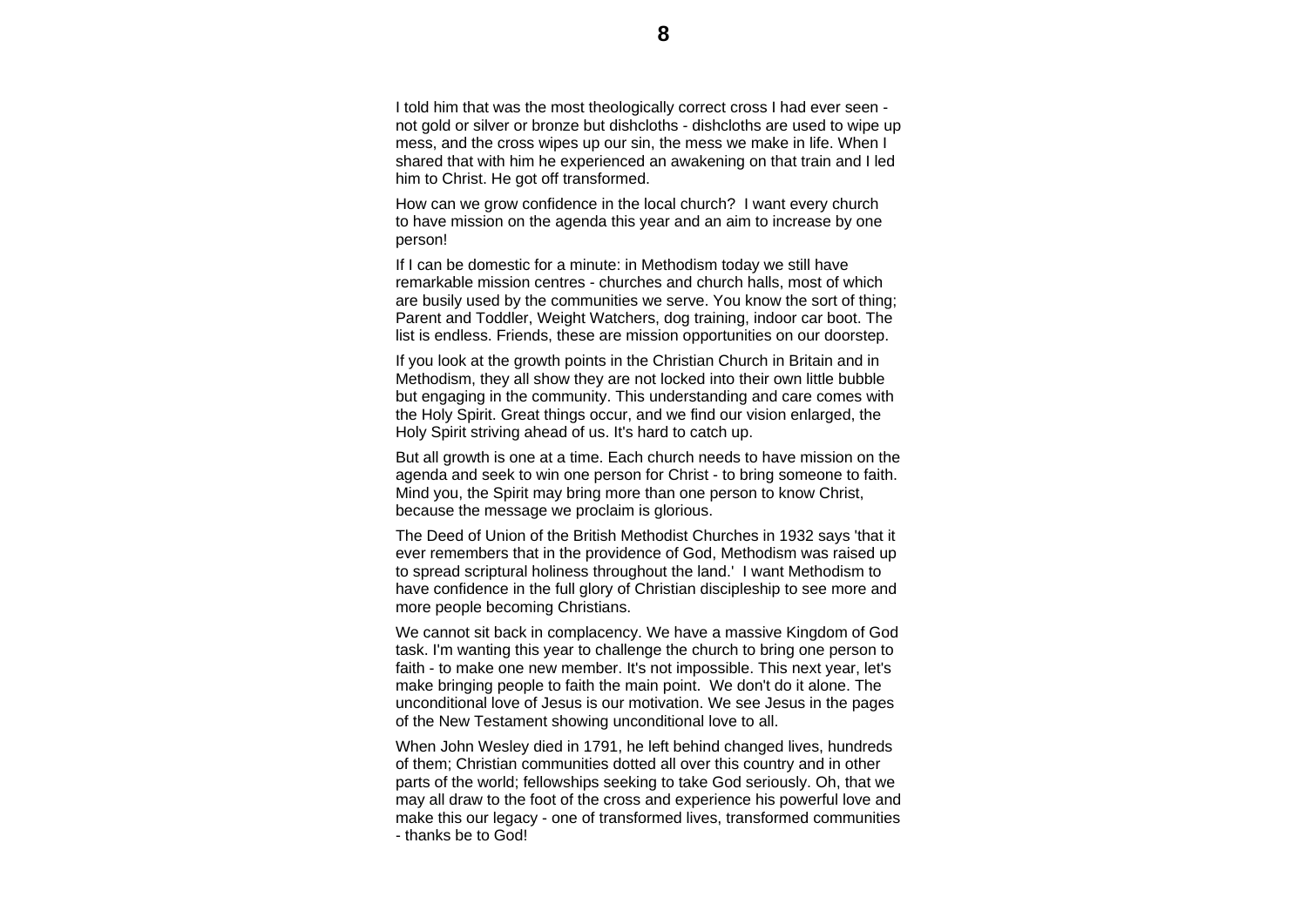#### **Mad Hatter's Tea Party at North Road July 4th**

This year marks the 150th anniversary of the publication of "Alice's Adventures in Wonderland" by Lewis Carroll, and Joan Portrey decided to mark it with a "Mad Hatter's Tea Party" in the church hall, which was appropriately decorated with playing-card bunting. The main characters - Alice, the March Hare, the Mad Hatter, the Dormouse and the White Rabbit all appeared. Also, Joan gave an illustrated presentation of Charles Dodson's north-east connections, the fruits of her visits to such places as Croft Rectory and Whitburn. There was a quiz and a recreation of the Tea Party itself illustrating the quirky humour of the book in the conversation round the table. Finally, the audience had their own tea party. A really delightful experience which must have brought a lot of memories flooding back. Our thanks to Joan and Terry Davidson.

by Colin Rutherford

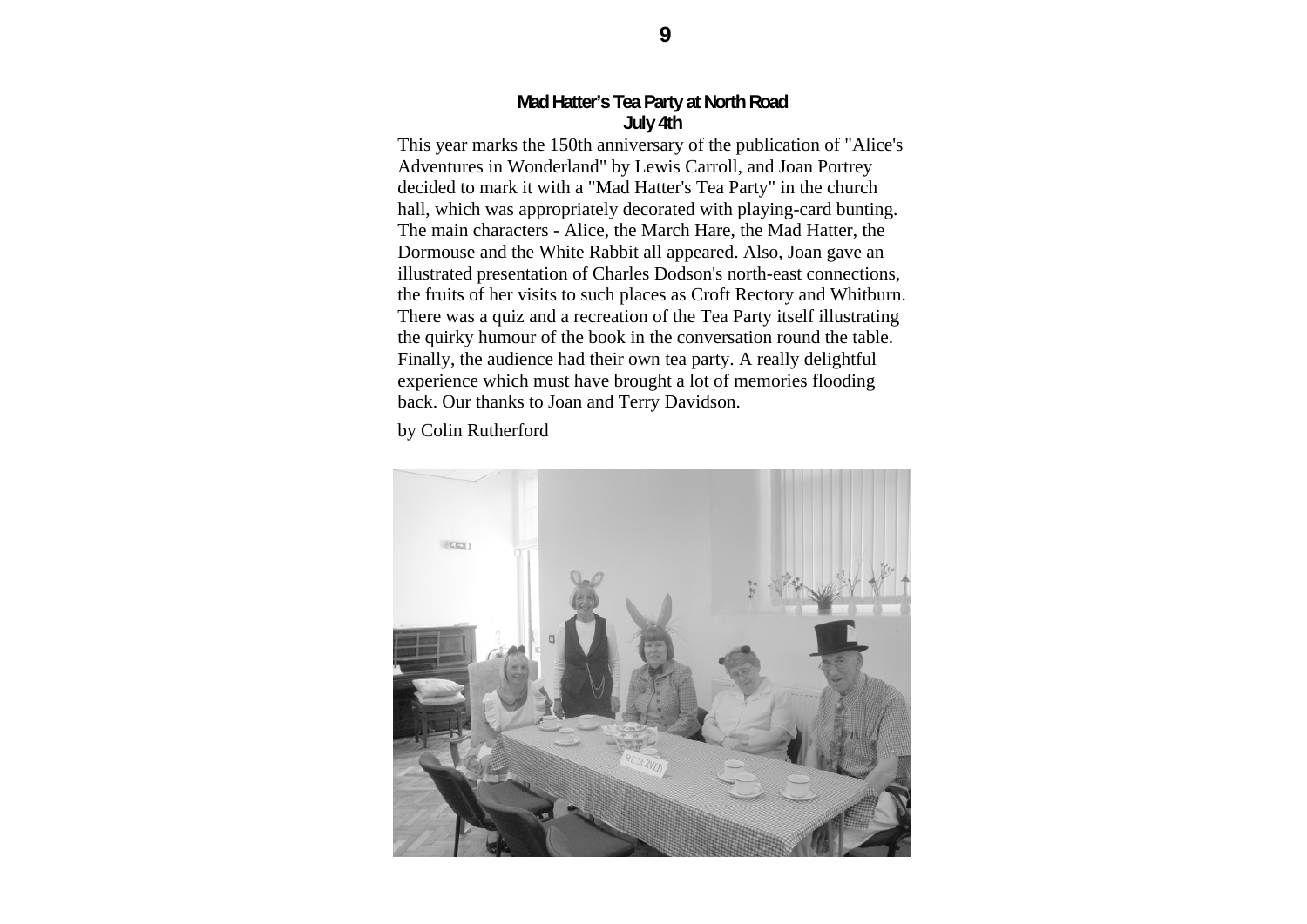#### **ELVET PROJECT 2015-2016**

At the recent General Church Council meeting the following charity was approved as the recipient of Elvet's next project:

> GRACE HAVEN ORPHANAGE, MYANMAR (formerly known as Burma).

Myanmar is a predominantly Bhuddist country in South-East Asia, bordering China/Thailand/Bangladesh and India.

Reverend Daw Ma Lay is the Principal of Grace Haven and is regarded as the spiritual leader amongst 50,000 Lisu people that commute to 150 Christian Lisu Churches in the whole of Burma. She is married to Fred Farley - a retired Detective Inspector from Durham Constabulary.

Grace Haven Orphanage was built in 1998 to help the poor and disadvantaged by providing shelter, education and a home to orphans and those who have lost one or both parent(s) through malaria, tuberculosis or deprivation of medical help.

Ma Lay and Fred have jointly established a mission that has now swollen to helping over 200 deprived children who receive help in the way of accommodation, availability of education and hope for the future.

Grace Haven has grown from housing 15 children and now supports 75 who are aged 3-20 and who attend the government-run school. Fred and Ma Lay have also funded and constructed two 'Light of Education Centres' where a further 115 children live. They receive after-school tuition and further education where appropriate and whenever financial help is available.

We look forward to the project launch, on September 27th, when Ma Lay and Fred will visit to tell us more about life at Grace Haven, and to a full programme of events to raise money for the orphans. Events which have already been programmed are listed on the next page. *Please come.*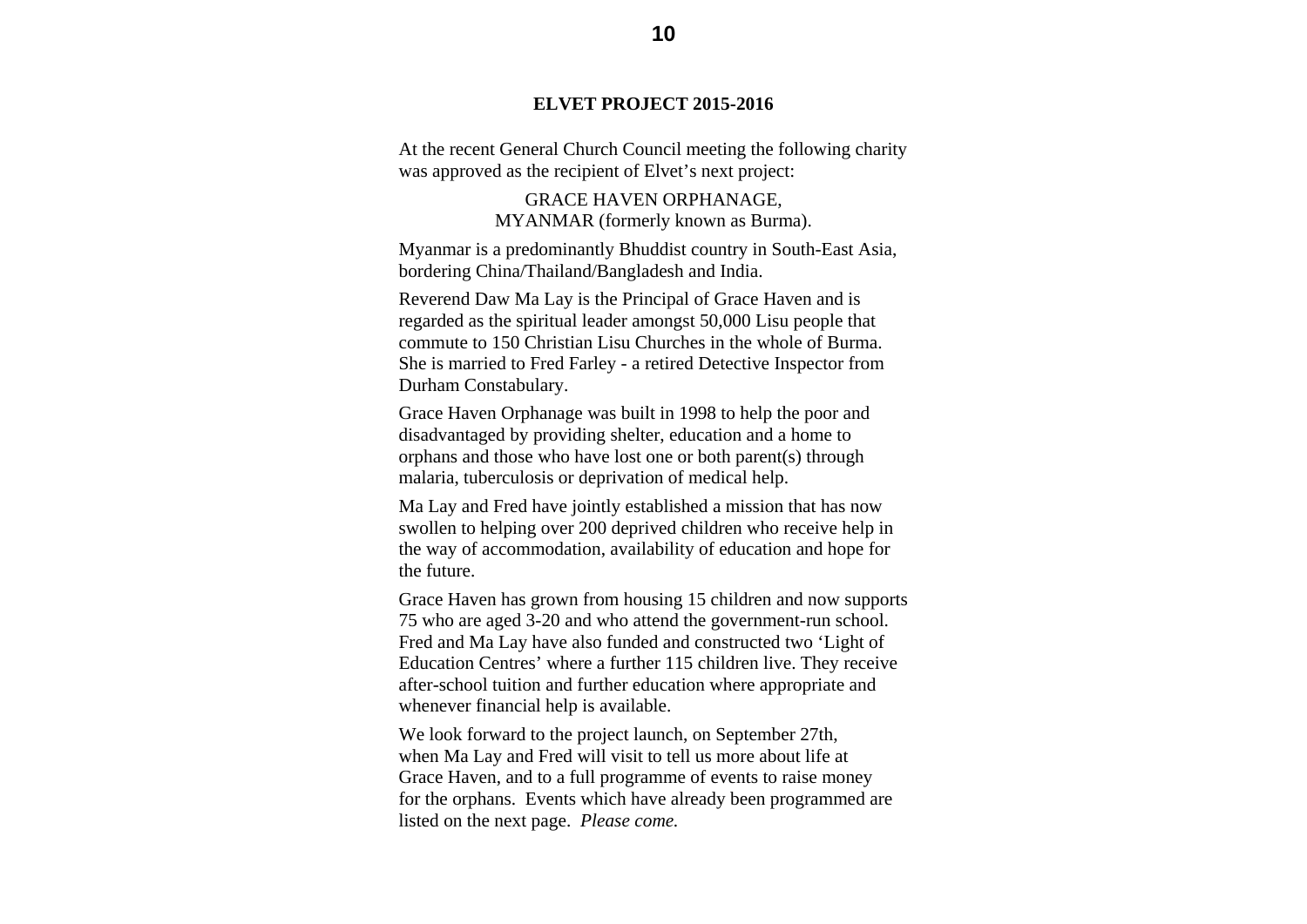#### **Grace Haven Fundraiser Events 2015**

SEPTEMBER

- 19th Open Garden and Mystery Trail
- 27th Project Launch, Lunch and Introductory Talk *after the Harvest Festival Service at Elvet*

#### **OCTOBER**

10th - Art Exhibition and Sale, with refreshments

17th - Murder Mystery Dinner and Show at Elvet - **7pm start** 

#### *The Ruswarp Priory team invites you to have supper with them. Come ready for suspense and action, dress code is normal leisure wear. We ask each guest to contribute £10 to cover the costs of the meal and leave the management with some money to donate to their charity for this year: The Grace Haven Orphanage in Myanmar. To book in please contact Penny Bissell on T: 01913860038*

*or E: penny@westgrangefarm.co.uk* 

# NOVEMBER

7th - Progressive Supper - various hosts

21st - Quiz night - Durham Rowing Club

28th - Christmas Fayre at Elvet

#### **DECEMBER**

2nd - Lunchstop Christmas Lunch at Elvet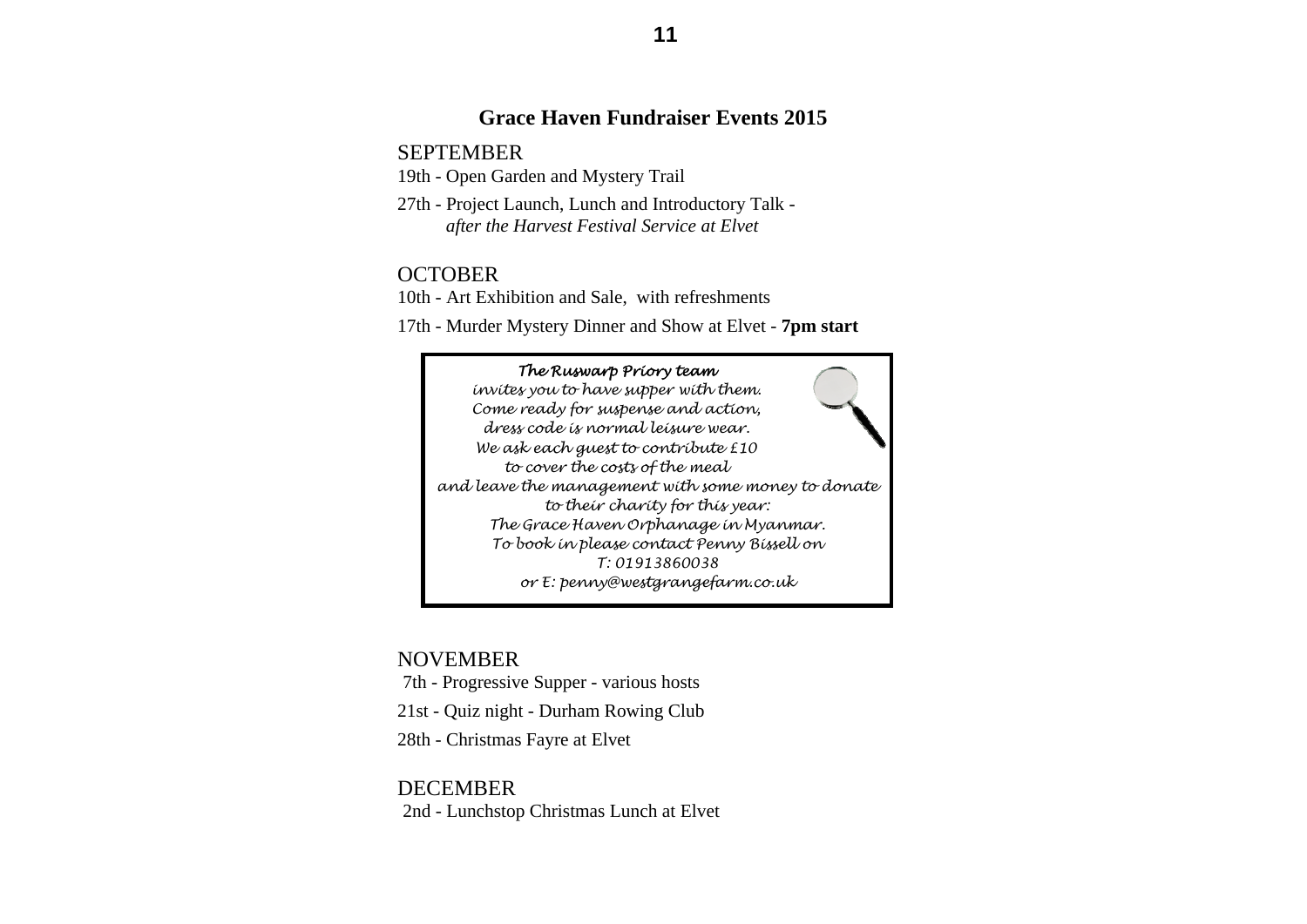# **Soroti Day Centre in Uganda**

by Anne Scott

On Saturday 18 July John and Anne Scott hosted an 'Open House' in aid of Global Care in Uganda.

The day was typical of a lot of the overcast days we have had this summer which was a bit of a disappointment as we had hoped to get out into the garden and enjoy sunshine – however, it was not to be. The day was a huge success, all the same, with us raising £750.50 which we were totally 'over the moon' with. This was due in large part to the support of Elvet members and we would just like to thank all of those who supported us and give you a bit more information about this Global Care project.

The Soroti Day Centre is for children with disabilities – which in Uganda is something which many people try to hide from or ignore completely. Global Care, however, brings 10 children into the Centre each day where they receive basic therapy, help with life skills, extra feeding and loving care and attention. It also offers respite to families who may need a rest from the demands of 24 hour care, or may use the opportunity to work and earn an income. The Centre encourages families to work together to try to improve services, opportunities and understanding of children with disabilities in their communities.

One of the children, Mark, who attends the Centre had only ever left the house in order to visit the hospital. The Centre has opened up a whole new world for this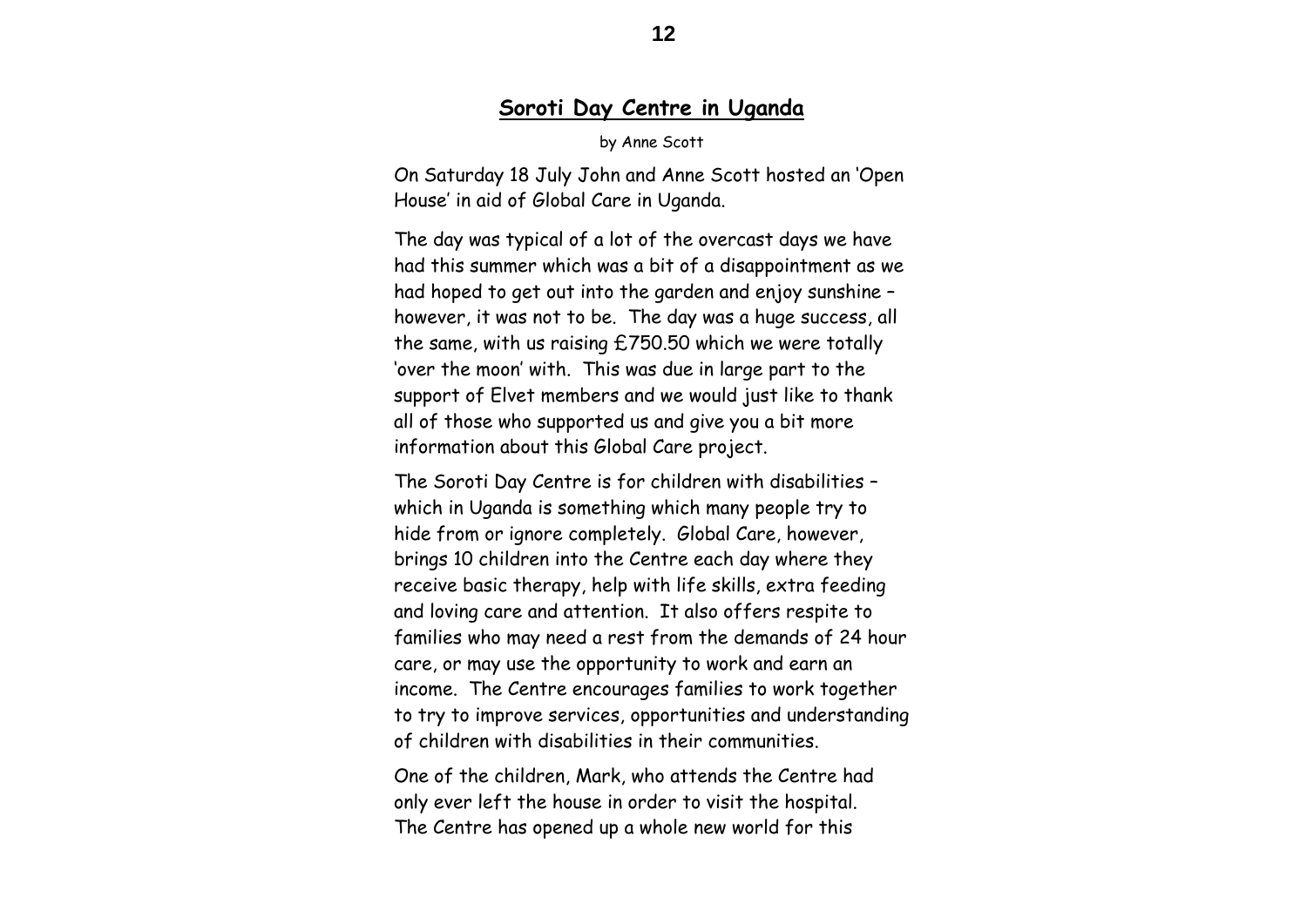vulnerable young man. Another child, Joy, was blinded and disfigured shortly after birth, the victim of an acid attack. Since joining the Centre her mother has been jailed for beating this little girl, after she spilled a cup of water. Through sponsorship Joy is now at a Boarding School for the blind near Soroti and during the holidays she is looked after full-time at the Centre.

John and Anne are visiting Soroti in October of this year to find out more about the Centre and its work. They will be travelling with a group of people from the Tabernacle Baptist Church in Stockton. They will be working in the Centre carrying out practical work and John will be advising on ways of further helping the children and their families. A report of their visit will appear in the next edition of this magazine and Anne will be speaking at Elvet's Thursday Club and possibly the Women's Fellowship about the experience.

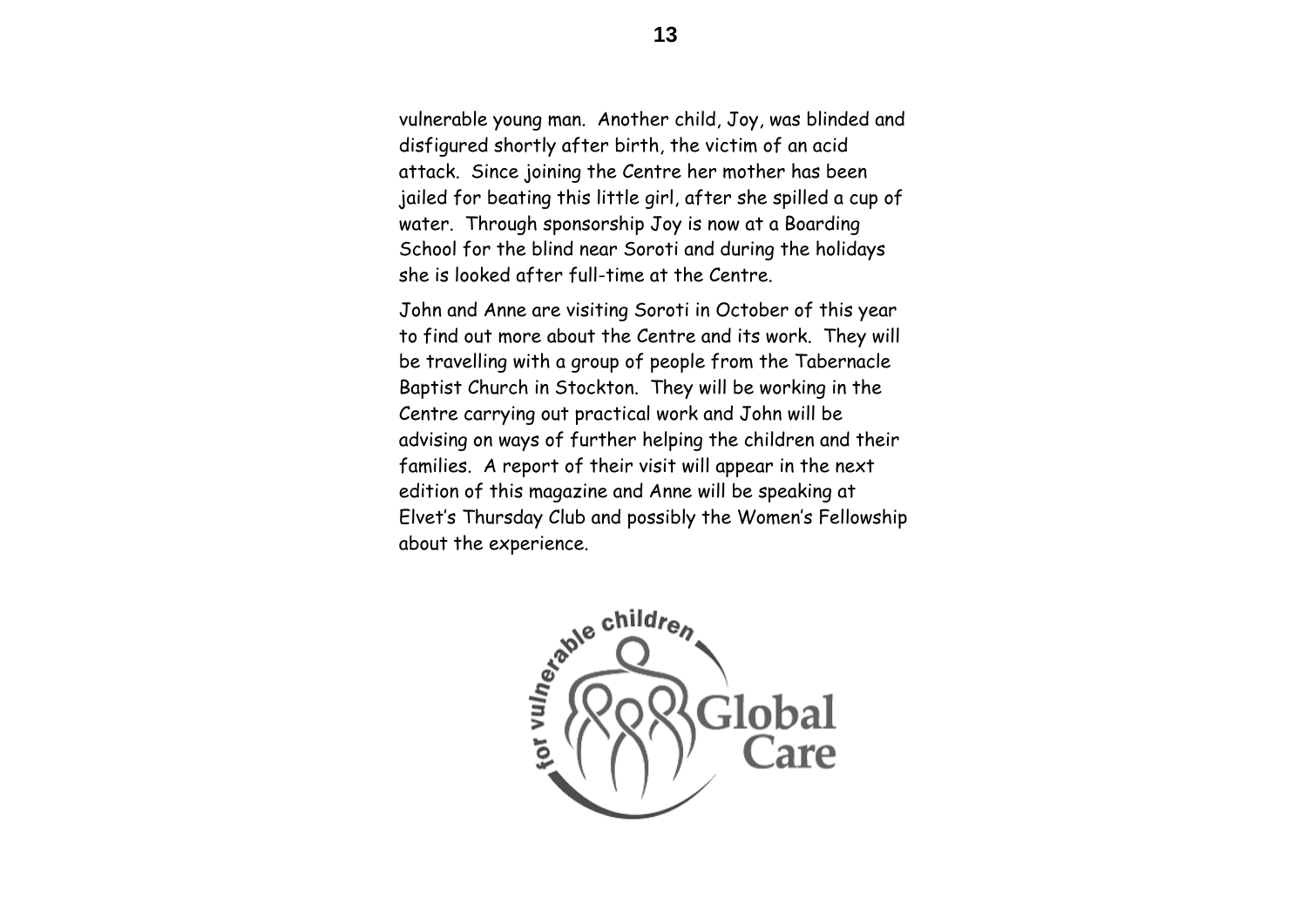We have welcomed into the family of the Church *BAPTISMS* 

3 May Katie SCOTT , Layla CAIRNS-NAGI, Amy CAIRNS and Ross CAIRNS (Elvet)

9 August Rosie Vanessa GUY (Elvet)

#### *WEDDINGS*



Every good wish to the happy couples married at our church in Elvet!

18 July Wayne JOHNSON and Gillian DUNDEE

25 July Jonathan SMITH and Kathleen HEFFERNAN

8 August Ben JIGGINS and Hannah RUDGE

# *Congratulations*

#### *FUNERALS*

Our condolences to the families and friends of those whose funerals have been held in our churches.

14 April Anne ALLEN (Elvet)

22 April Molly GIBSON (Framwellgate Moor)

4 June Joyce HOWIE (Elvet)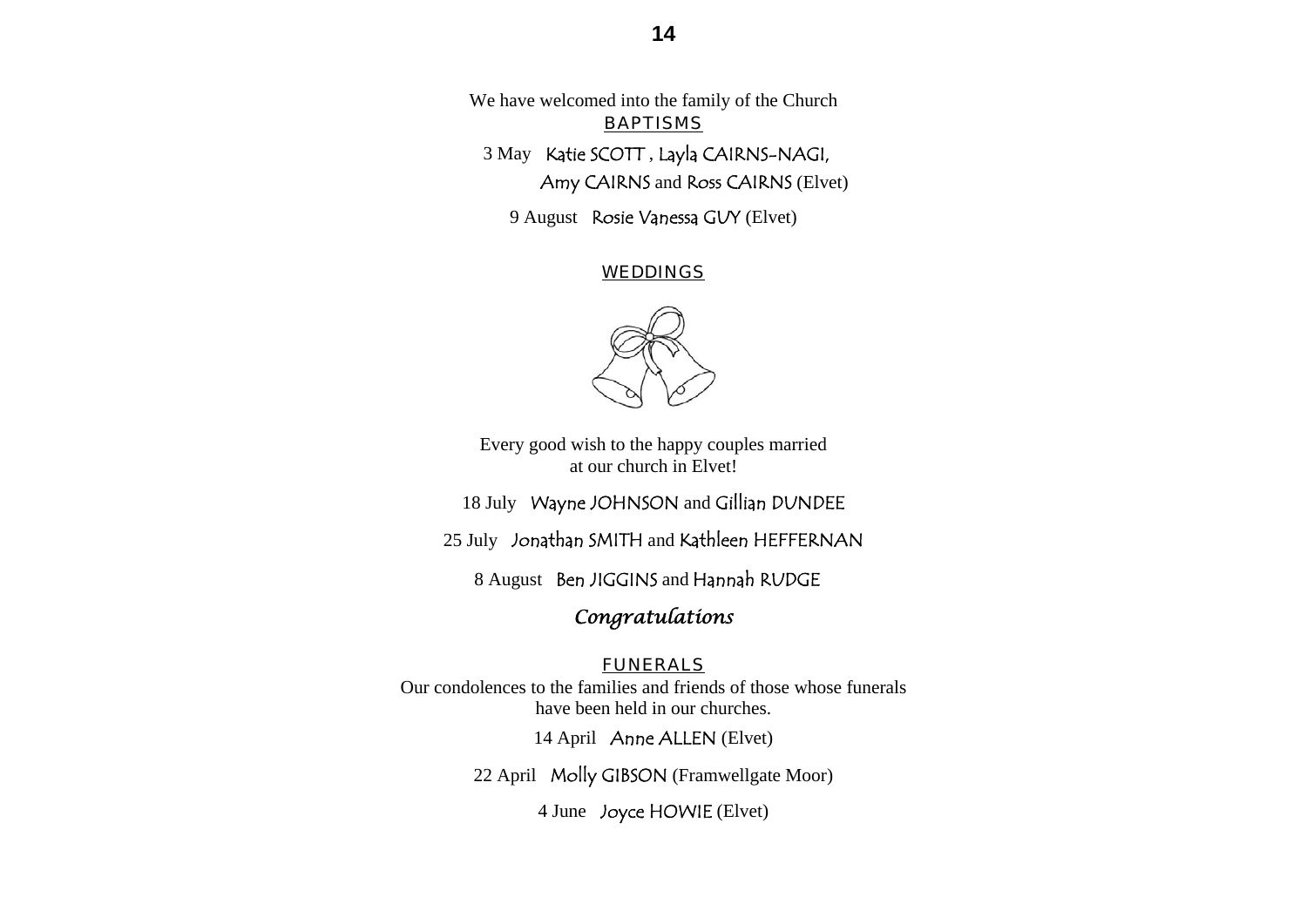# **Just for Fun**

#### *Voice Mail*

Be grateful God doesn't have voice mail. Imagine praying and hearing the following:

*Thank you for calling Heaven. Please select one of the following options: Press 1 for Requests Press 2 for Thanksgiving Press 3 for Complaints Press 4 for all other enquiries* 

*I am sorry, all our angels and saints are busy helping other sinners*  right now. However, your prayer is important to us and we will *answer it in the order it was received. Please stay on the line.* 

*If you would like to speak to:* 

| God                 | press 1            |
|---------------------|--------------------|
| for Jesus           | press <sub>2</sub> |
| for the Holy Spirit | press 3            |

*To hear King David sing a psalm while you are holding press 4* 

*To find a loved one who has been assigned to Heaven press 5 then enter their National Insurance number followed by the pound sign. (If you get a negative response, please hang up and try STD code 666.)* 

*For reservations in Heaven, please enter J-O-H-N-3-1-6.* 

*For answers to nagging questions about dinosaurs, the age of the earth, life on other planets and where Noah's Ark is, please wait until you arrive.* 

*Our computers show that you have already prayed once today, please hang up and try again tomorrow.* 

*The office is now closed for the weekend to observe a religious holiday. Please pray again on Monday after 9.30am.* 

*If you are calling after hours and need emergency assistance, please contact your local Pastor.*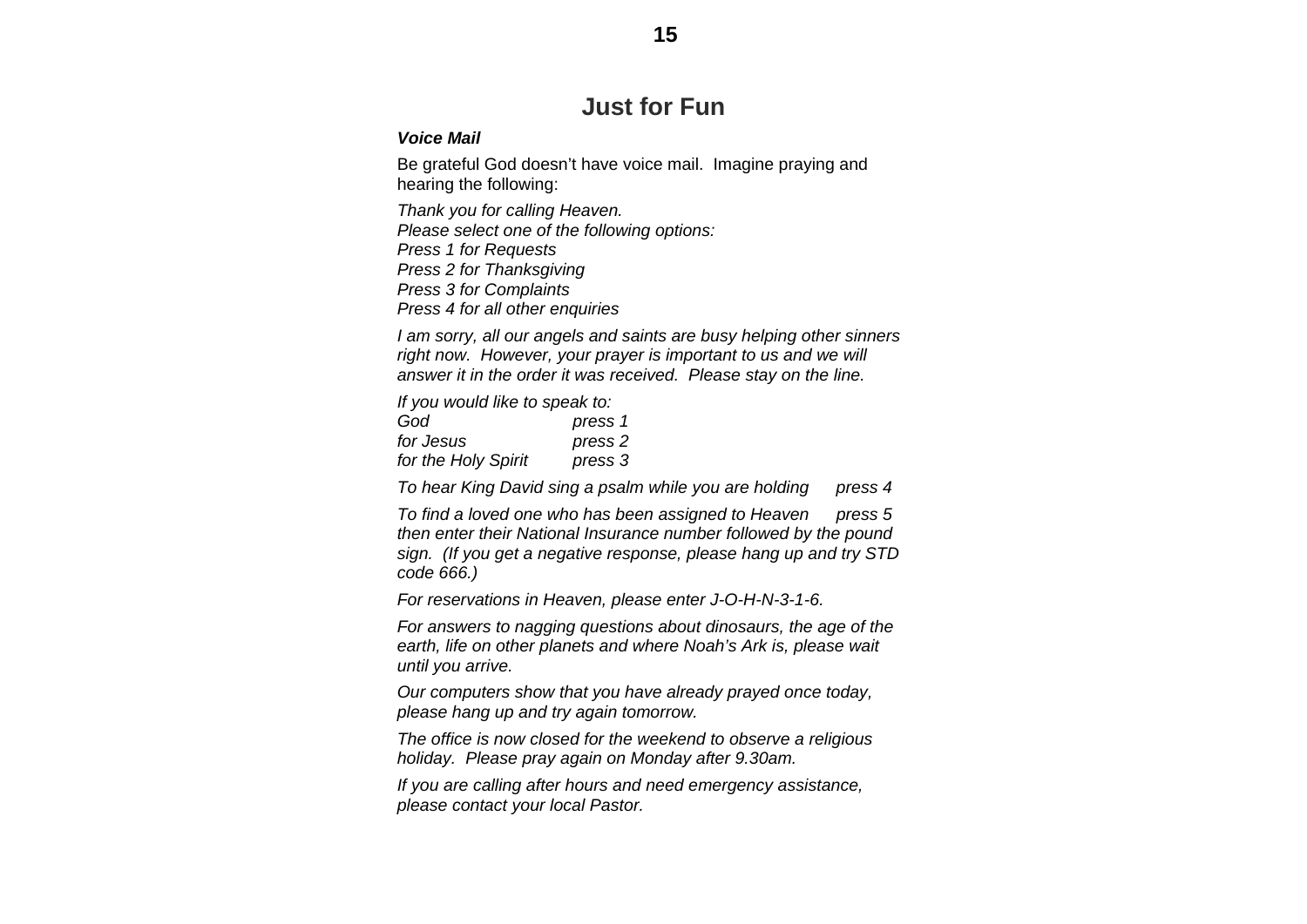**Join the Link**

*Dear Friends,*

On pages 22 and 23 of this edition you will find an article by Edgar Senior marking both 50 years of married life for Marion and him and also 50 years of worship at North Road. I do hope others from all the churches represented in this magazine will feel able to share their ideas about what their particular place of worship means to them and I thank Edgar for so kindly "getting the ball rolling".

With my Love and Prayers,

*Jackie* 

**SAVE THE DATES** 

Churches Together in Elvet and Shincliffe (but others also welcome) have organised **a series of ecumenical lectures on public issues**. The meetings will be on November 10th, 17th and 24th.

*~~~~~~~~~~~~~~~~~~~~~~~~~~~~~~~~*

Police Inspector Dave Coxon has already agreed to speak on November 17th. His subject will be:

#### **Policing in the C21**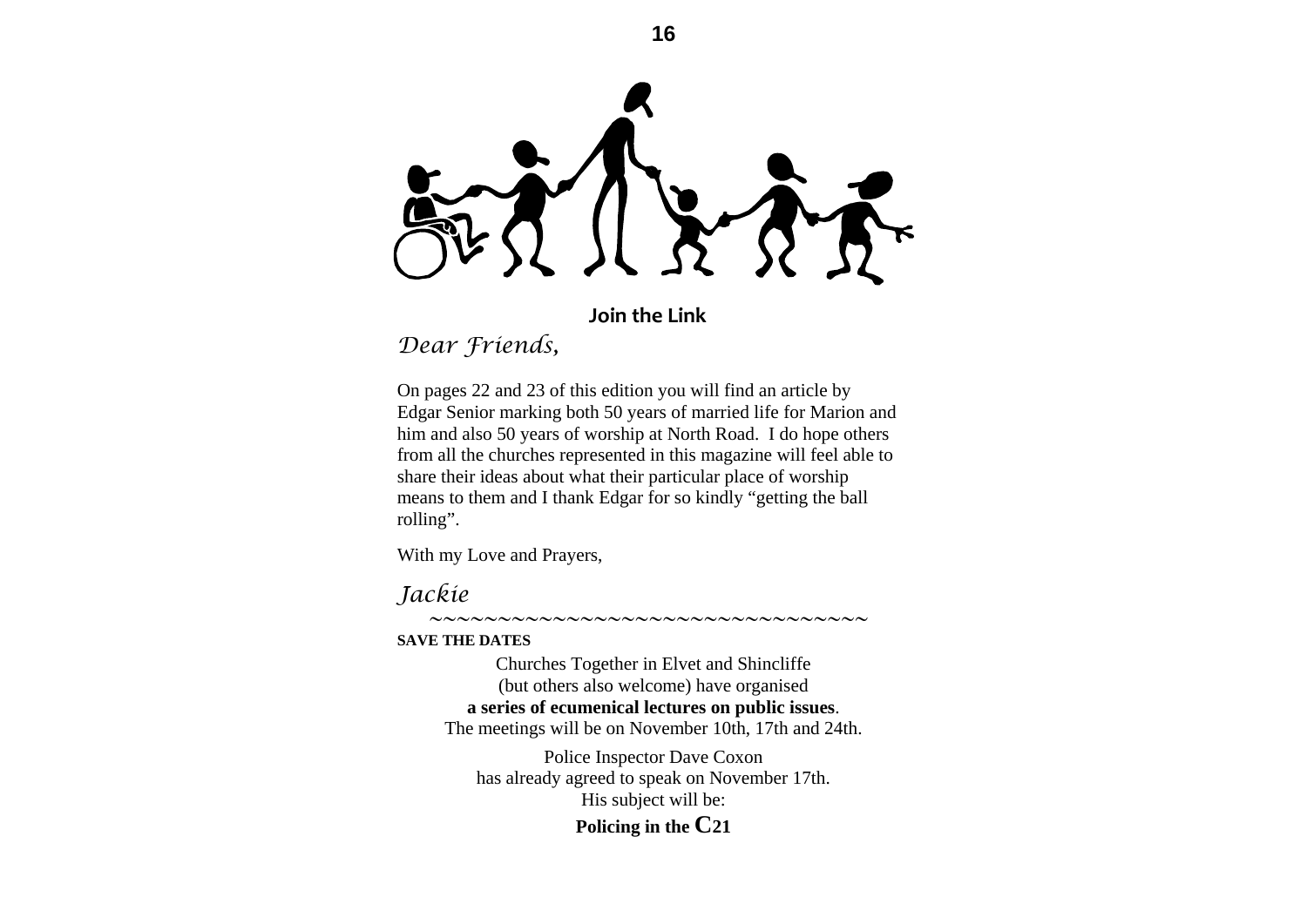# **Support the vulnerable**

Leaders from four major UK Churches (including the Methodist Church) have signed an open letter to the re-appointed Prime Minister, David Cameron, encouraging him to hold 'truth, justice, peace and wellbeing' at the heart of the government.

With a focus on 'loving our neighbour', the letter reminds the Prime Minister that a wholesome society should be concerned for the weakest and most vulnerable, both locally and globally.

The letter, signed by leaders of the Baptist Union of Great Britain, the Church of Scotland, the Methodist Church and the United Reformed Church, highlights several of the key concerns that the Churches believe should be high on the agenda of the new government, calling for:

- $\bullet$ a full review of the impact of the benefits sanctions system
- $\bullet$  a postponement of further spending on Trident and a serious re-assessment of the need for nuclear weapons
- $\bullet$  assertive international action to uphold human rights and deliver humanitarian assistance in Syria
- $\bullet$  action to make freedom of religion a human rights priority in all aspects of foreign policy.

"Remembering our neighbours is vital for a healthy society," said Rachel Lampard, leader of the Joint Public Issues Team, which works on behalf of the Churches. "Whilst policies protecting the most weak and vulnerable of society may not always be the most popular, they are necessary to live out the common good, regardless of political perspective."

#### **Don't forget to pray for, write to and work with your new MP**.

*N.B. You may need to write back when you get a standard reply.* 

#### *See also page 25*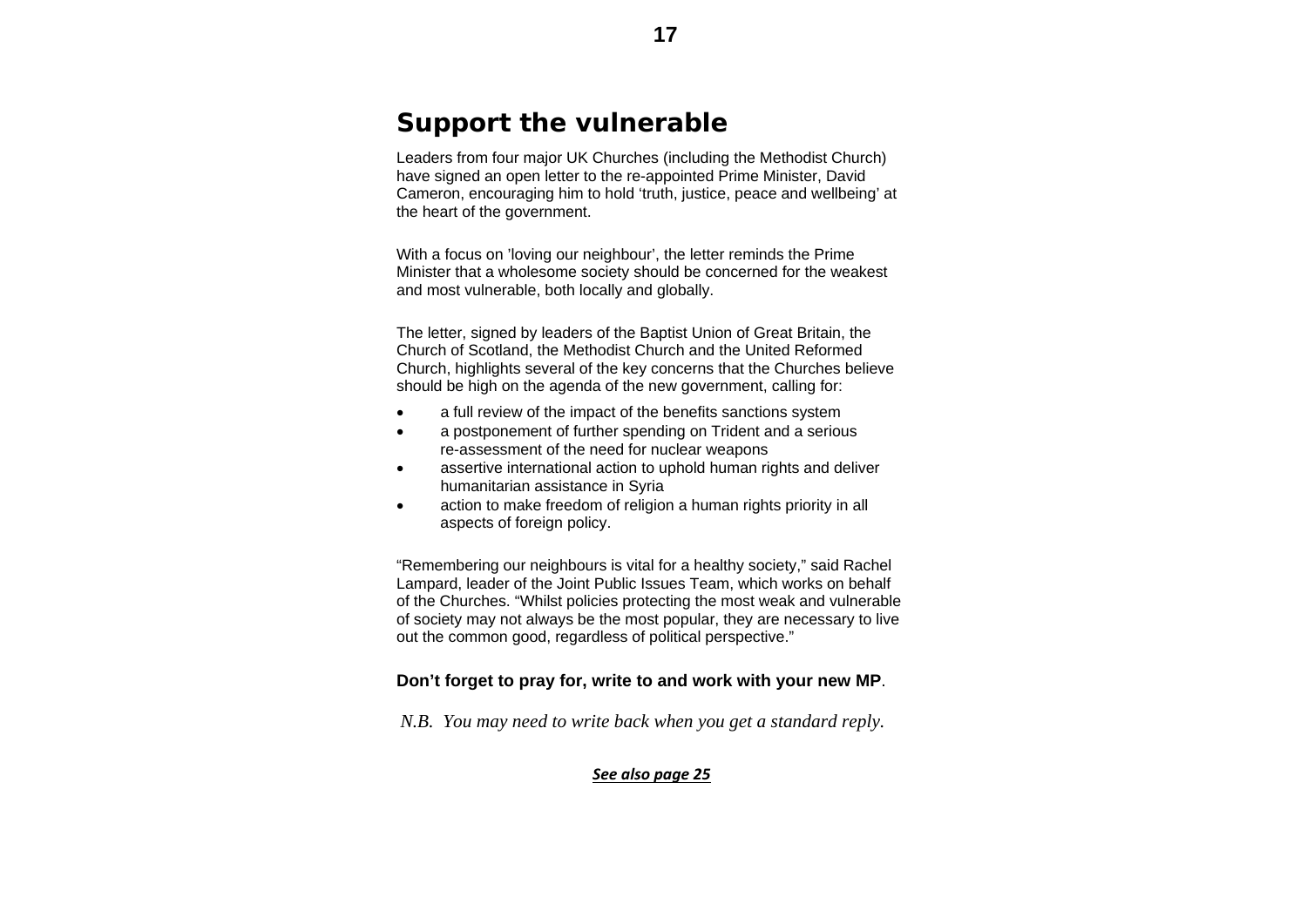

#### **The Churches Visitor and Tourism Association**

by John D Brown, Chair CVTA *(edited)* 

II am in the delightful position of being invited to preach in many different churches across my diocese. Here are three recent events at which I was present. Each in its own way makes a significant 'comment' relating to the work of CVTA.

Recently, I happened to comment to a congregation member how pleased I was to see that her rural church was open every day of the week from early morning through to the evening. I was deeply thrilled when she replied: 'It's because the church was open during the week that I am here now! I had had some particularly disturbing news and wanted somewhere quiet to which I could come to think and pray in the hope that as a result I could feel that I was not alone with my problem, but could move forward with confidence. I now come to the church on <sup>a</sup> Sunday, not every week, but fairly regularly and get <sup>a</sup> lot from it.'

Since one of CVTA's prime *raisons d'être* is to encourage, persuade, support, the opening of every church building every day of the week to make it possible for people 'just to drop in' with no questions being asked and no embarrassment, you will realise that I was absolutely delighted that here was another church exercising ministry in being open to the casual, non-regular attender, but earnestly-seeking individual. And of course none of us has any idea how many there are who occupy this category, where they live or when they will wish to come.

My second recall was attending an event in a church in the centre of London. A seminar was looking at the community use of church buildings.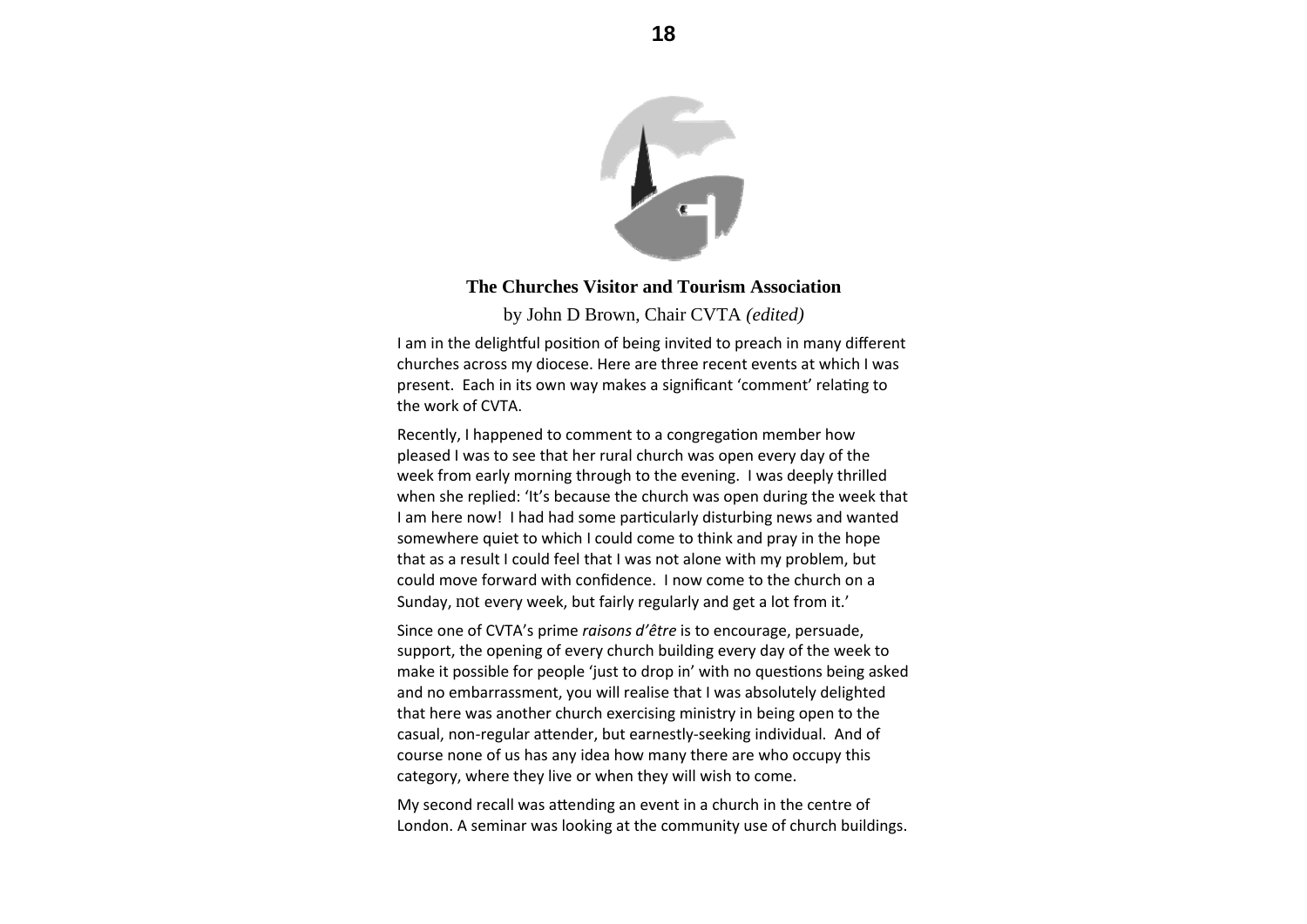There were many examples of them providing a host of opportunities for individuals and groups to gather within their local church for social, learning, and cultural activities, formal and informal. The message coming across was the model of Church as being willing to be involved in the whole of human experience - and space was still available for people to worship or to be quiet! Remember some of these churches are in localities where there has been serious community tension! Here were examples of churches being open to their communities every day of the week.

My third recall is the result of attending a seminar in a theological college near Oxford. The theme of the day was 'Buildings for Mission?', in itself an intriguing title. I wanted to find out how many others, particularly in a theological college, appreciated the key role church buildings play in the Church's mission! During one of the presentations I caught sight of a slide of <sup>a</sup> part of <sup>a</sup> very old church building, with the words: 'If only these stones could speak …' the context being that many church buildings, having stood the test of time, not least standing up to the natural elements, 'embody' the history of who knows how many individuals, communiƟes, and events. I was reminded that 'The stones/bricks of church buildings preach more sermons to those outside them than are ever preached to those inside.' In presentations I give I often say: 'When thinking about church buildings you need to keep in mind 3 numbers – 24, 7, and 52' representing hours, days and weeks in which church buildings proclaim the fundamental Christian message: GOD IS IN THE MIDST. But every time the church door is shut we prohibit those who want to engage with God and his Christ 'in his house' from doing so ‐ and in an increasingly secular age there are many for whom church buildings are the places where they wish to engage with God.

'Mission through ministry' is about capitalising on what is already present to everyone's sight and often sound (through bells), namely people's local church building. The church should be open to the whole populace – it is 'their' church not 'mine' or 'ours' – and should <sup>o</sup>ffer them both what they want and what they need; the two are often different!

CVTA Website. Have you looked at it yet? www.cvta.org.uk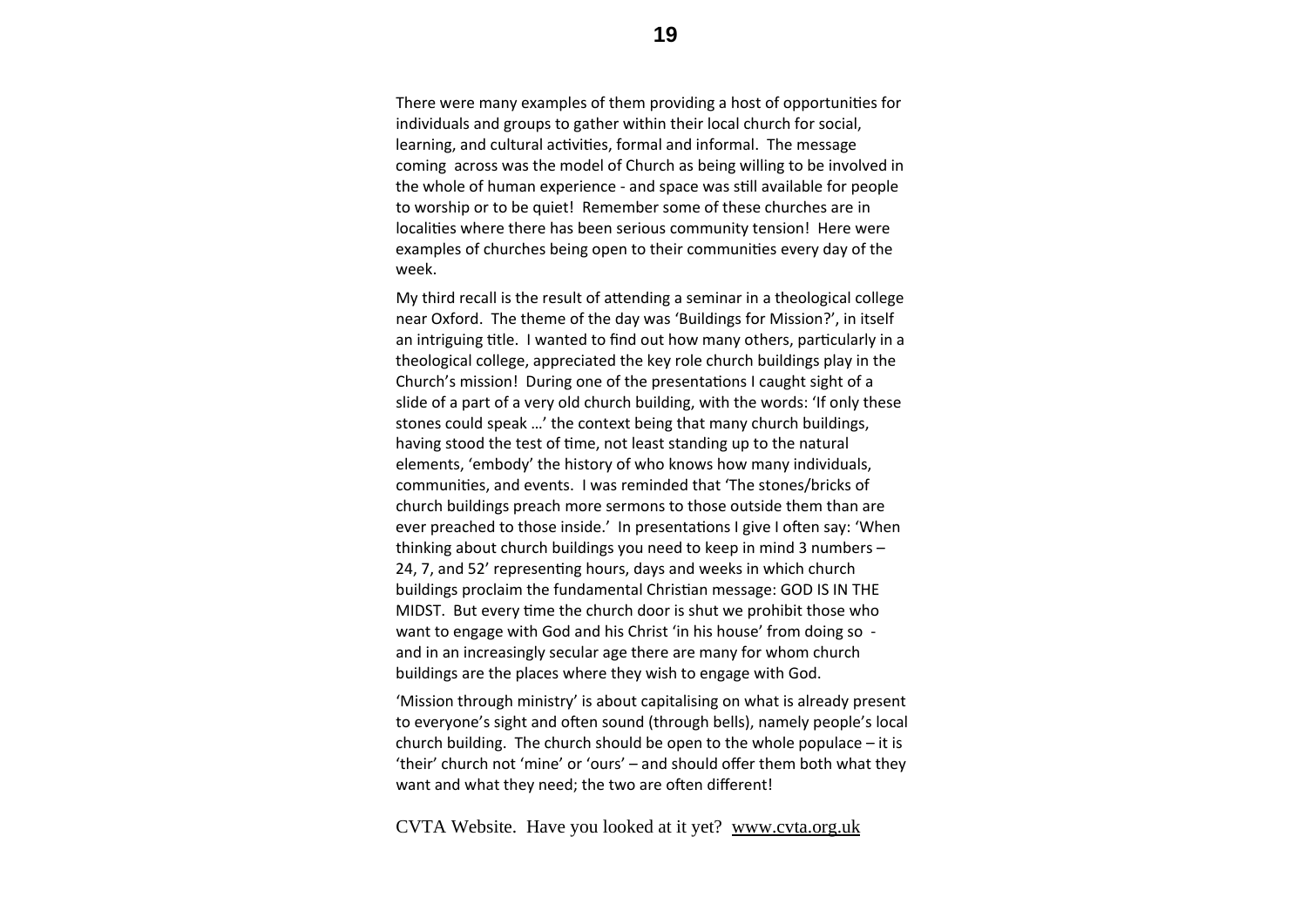#### **NORTH ROAD CONCERT SERIES 2015** by Colin Rutherford

A series of concerts has been presented at North Road for almost ten years. All of them have been under the inspiration and organisation of Edgar and Marion Senior, who have brought together from their circle of musical friends the various ingredients that make up the concerts. It is also significant that this ten-year period has seen the concert takings total reach a figure of £10,000 - a most valuable contribution to the work of the church. A big "thank you", then, to Edgar and Marion (and also as choir master and organist)

On 27th April a full house thoroughly enjoyed a concert entitled "Anything Goes" given by the Durham County Youth Choir, a mixed choir of about 30 who enjoyed some interesting harmonies which gave added interest to even the most familiar of tunes. Notably were those with a religious slant - "Prepare ye the way of the Lord" and "Day by Day" from the rock musical Godspell and "Joshua fit de battle of Jericho", "Deep River" and "Every time I feel the Spirit" with their gospel style. Every credit to the choir masters Jim Morgan and Hilary Ions that the choir performed so well.

Edgar has already referred to the "Rising Stars" Concert in a previous issue. *(The Link, June, July, August 2015 — Ed.)* 

"Songs of World War One" was the title of a concert given on 6th June by Eddie Gratton (bass baritone) and Eileen Glenton (soprano) with George Hetherington (piano accompanist). A full house indicated how this war continues to resonate. The songs were grouped to show how attitudes to the war changed during its course. The early days of optimism - "We're here because we're here". The music hall providing light relief - "Jolly good luck to the girl who loves a soldier". The harsh reality creeping in - "When this lousy war is over". And humour as the best antidote - "Pack up your troubles in your old kit bag". Eddie explained all this and Eileen acted brilliantly as music hall favourites Marie Lloyd and Vesta Tilley. George accompanied impeccably throughout.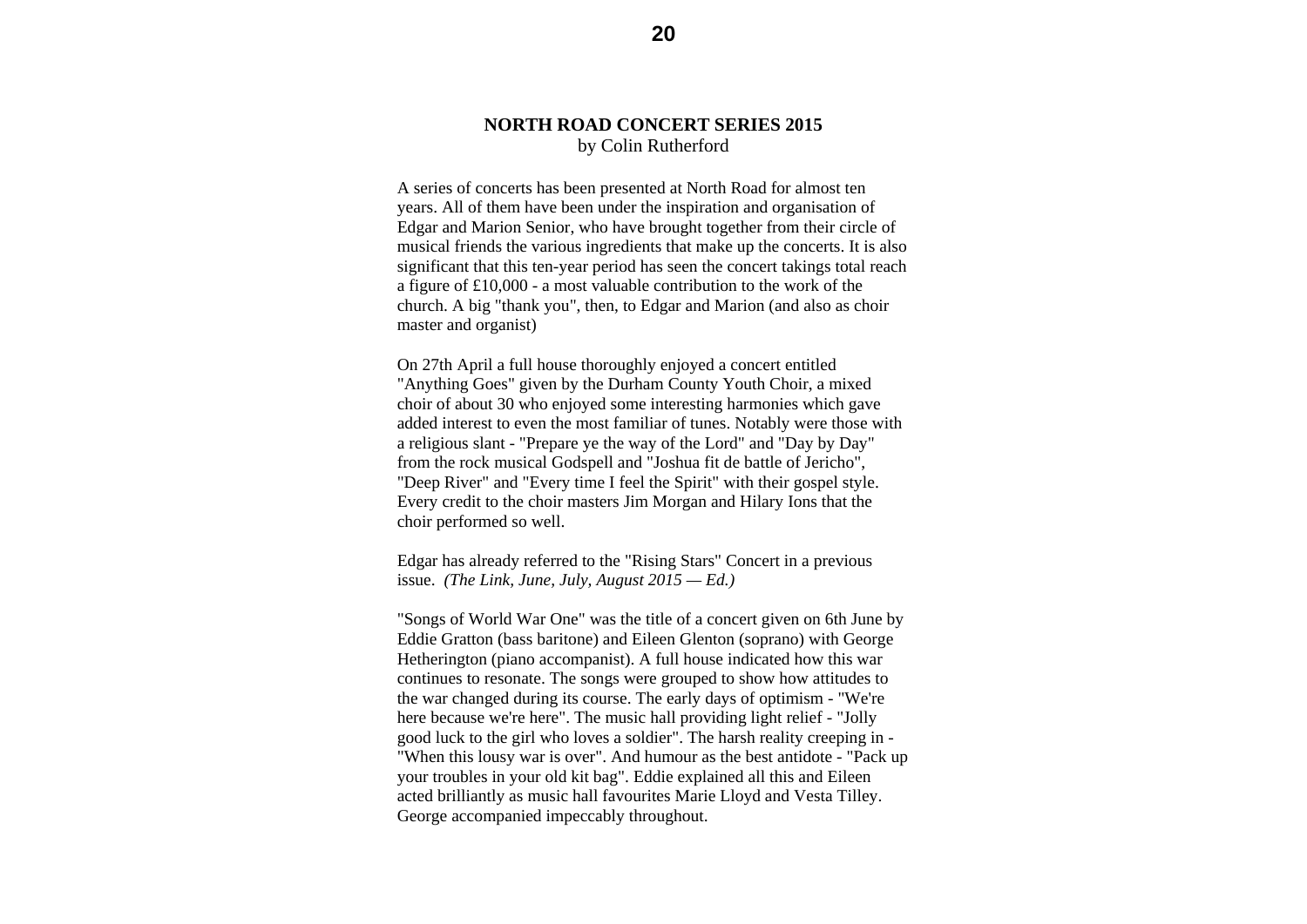Now it was the turn of Rose Reeve to compose and direct one of her musical stories. "Cuthbert's People" given on 27th June covered the years from the saint's death until his final arrival in Durham. The people involved in the story were the monks, the Danes, the cow girl, the Bishop of Lindisfarne and various people encountered on the way by the coffinbearers - in Cumbria, Scotland, Chester-le-Street. It also included the story of the loss and miraculous survival from the sea of the Lindisfarne Gospel. As always in Rose's creations, humour was included - the Danes were recruits in the DIF (Danish Invasion Force!). As usual, she had composed several musical interludes to create the appropriate atmosphere - eg ticktocking pizzicato strings to suggest the passage of time; a march tune to show the various stages of the journey, stormy music, Scottish music. So much creativity from Rose.

A regular contributor to the concert series is Prince Bishop's Brass, a quintet of five professional brass players and here there is a family link with Edgar and Marion Senior - their son Christopher is the French horn player involved. The other four instruments are tuba, trombone and two trumpets. Some Renaissance music which might have been composed by Henry VIII himself began the concert, followed by 17th-century dance rhythms in Jeremiah Clarke's Suite where drums were introduced to great effect. Then back to the 16th century with Giles Farnaby's "Fancies, Toys and Dreams" arranged by Elgar Howarth. Malcolm Arnold, himself a bass player, composed the Quintet which followed, with 20th century rhythms and harmonies in contrast to what we had just heard. Then we heard William Walton's "Lily o'Grady, tall and shady" from Façade. So well played, the melody being carried from instrument to instrument in a totally unbroken line. Next, a straight-forward arrangement of Edward Elgar's Chanson de Matin, the instruments producing pleasing light and shade. Finally, a selection of songs from Northumbria including "Water of Tyne", "Cushy Butterfield" and "Bobbie Shafto" brought the concert to an end. As always it was a joy to hear brass music so well-played by this group of experts, the sounds they produced in their controlled, sensitive way could well be compared to those of human voices.

Another Concert series is organised for next year, so make a note in your diaries when you see the dates publicised. You will not be disappointed!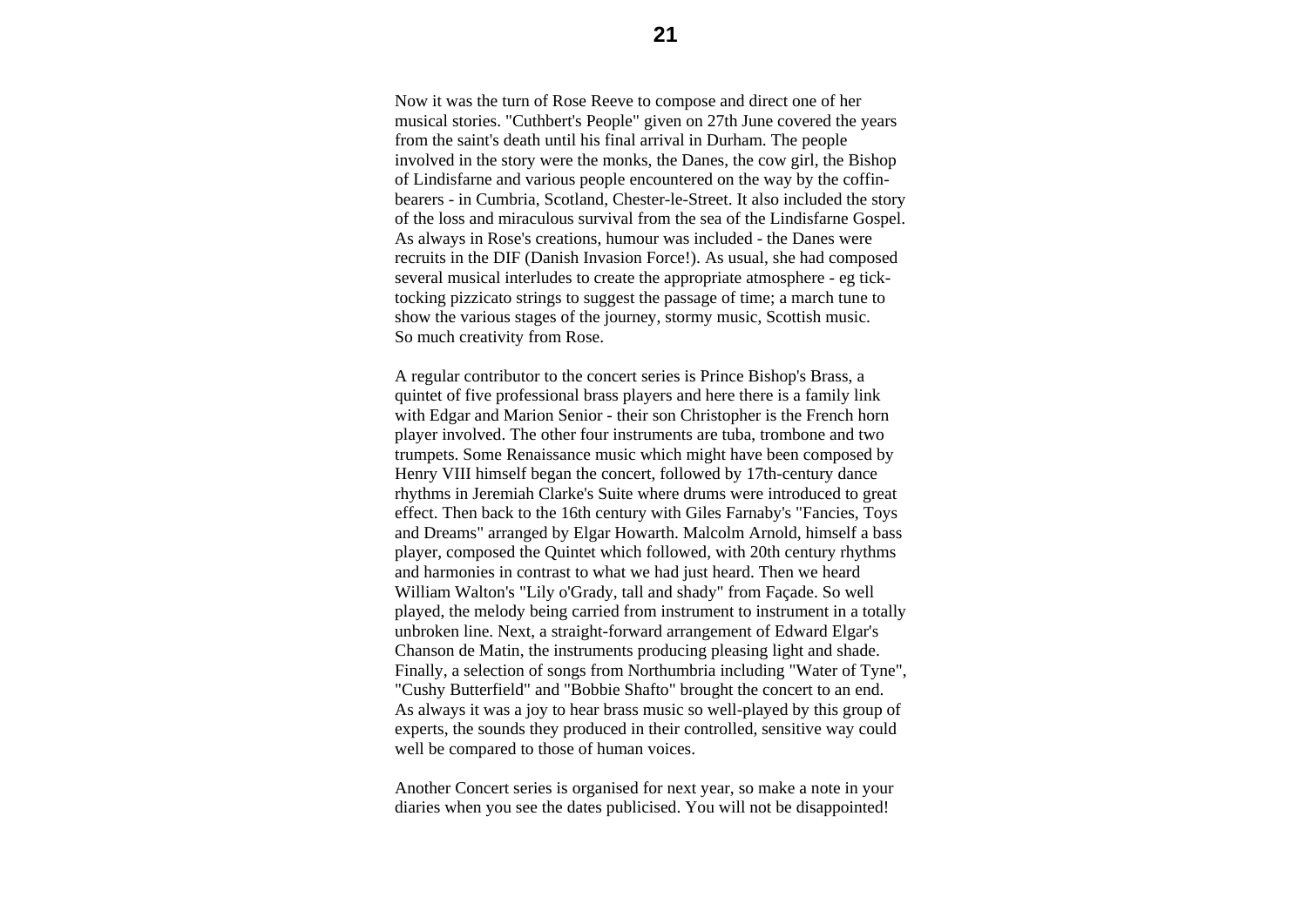#### **Fifty Years at North Road**  by Edgar Senior

Sunday evening 21st November 1965. Marion and I, newly wed, slithered down an icy Western Hill on our way, for the first time, to North Road Church. We were heading there from our bleak bed-and-breakfast because Marion had been at school in Selby with Jean, daughter of the North Road minister Geoffrey Kemp. As we rounded the County Hospital the lights of the church shone like a beacon through the cold night air. The church, and the welcome, were warm. So our fifty years at North Road got off to a good start.

We were greatly impressed by the choir and soon joined, with the imminent prospect of a performance of Handel's Messiah. We quickly became embedded in the North Road family, and kept our membership there when, the following year, we moved to Carville. There were, of course, misgivings that our Sunday journeys to the city centre took us past two smaller chapels; but, having been members of a dispersed congregation in the Westminster Central Hall Circuit, we argued ourselves into continuing North Road membership.

We wasted no time in adding to the North Road family, Christopher being born in August 1966 and Michael in March 1969. They found companionship and order in the Sunday School, and it is one of our concerns for the future that North Road is at present entirely without young families.

Government and business gurus will say that, in order to flourish and prosper, we must look forward, adapt, embrace change. Nowhere is that more important than in the church. We have seen great changes at North Road: two refurbishments (1973 and 2010) mean that the building is much better suited to the many organisations which use it, and the success of that side of things owes a lot to the enthusiasm and energy of our caretaker Malcolm Scott. The grand plans for the redevelopment of North Road itself suggest that our church may become even more of a beacon in this part of the city.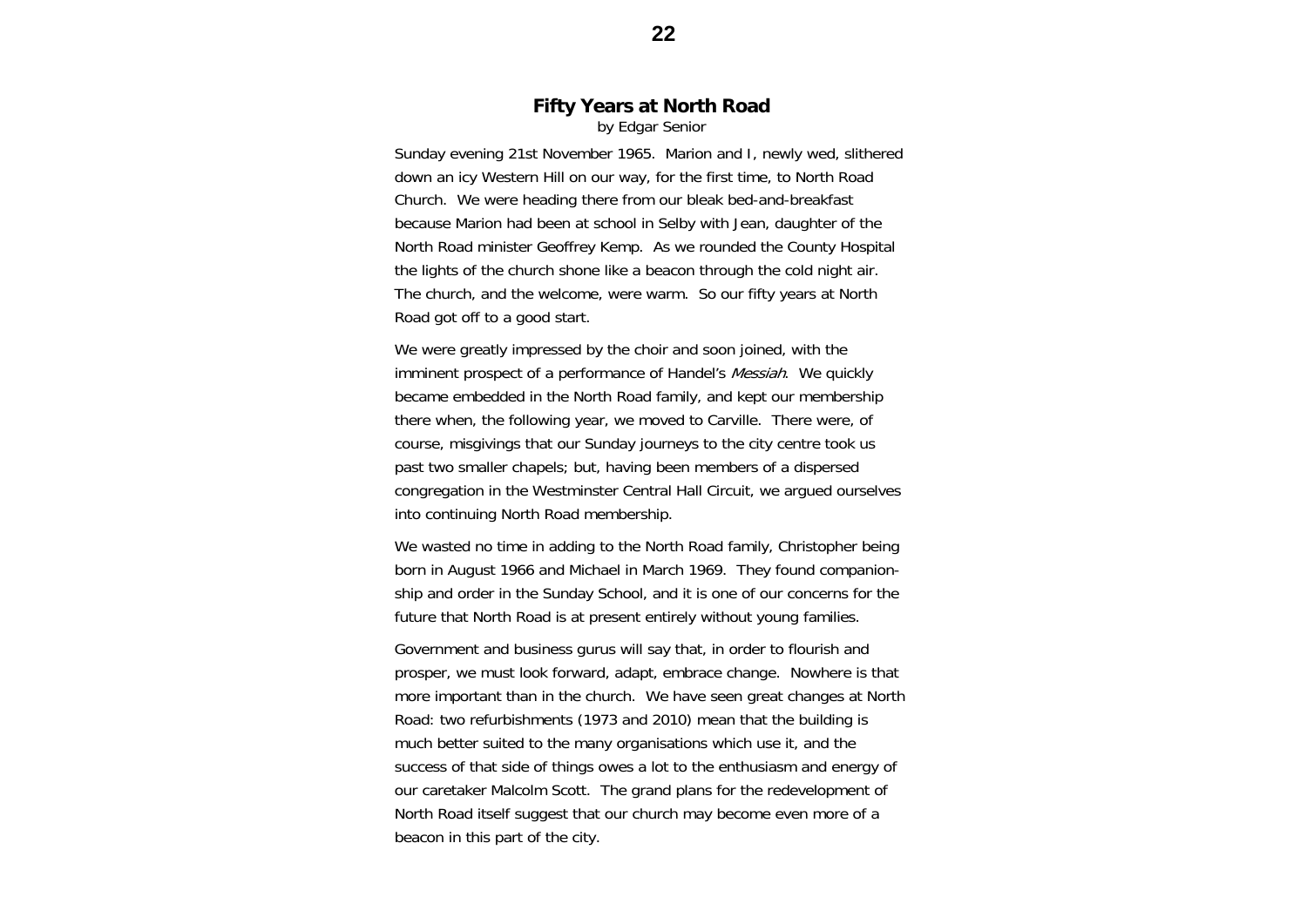

Two refurbishments and two new hymn books. Marion and I are still very much involved in the music side of worship. The choir is a shadow of its 1965 self, with repertoire to match. But our repertoire has been much enhanced by the music of our composer-in-residence, Rose Reeve. Rose combines spirituality and a gift for melody with an insider's understanding of our abilities (i.e. limitations) and we've sung more than a dozen of her anthems. And the choir has played a part in introducing some of the trickier new hymns in Singing the Faith.

It's inevitable that, as Marion and I approach our Golden Wedding, we should indulge in retrospection and nostalgia. This piece cannot possibly cover all the highs and lows of our fifty years at North Road: sufficient to say that all the highs and the (many fewer) lows are people-based. But, as we look back and forward, we recognise that the future cannot be a bigger and better version of the good old days. So we must trust the Holy Spirit to guide our steps — thankfully much less risk these days of snow and ice — in the confident expectation that the best is yet to be.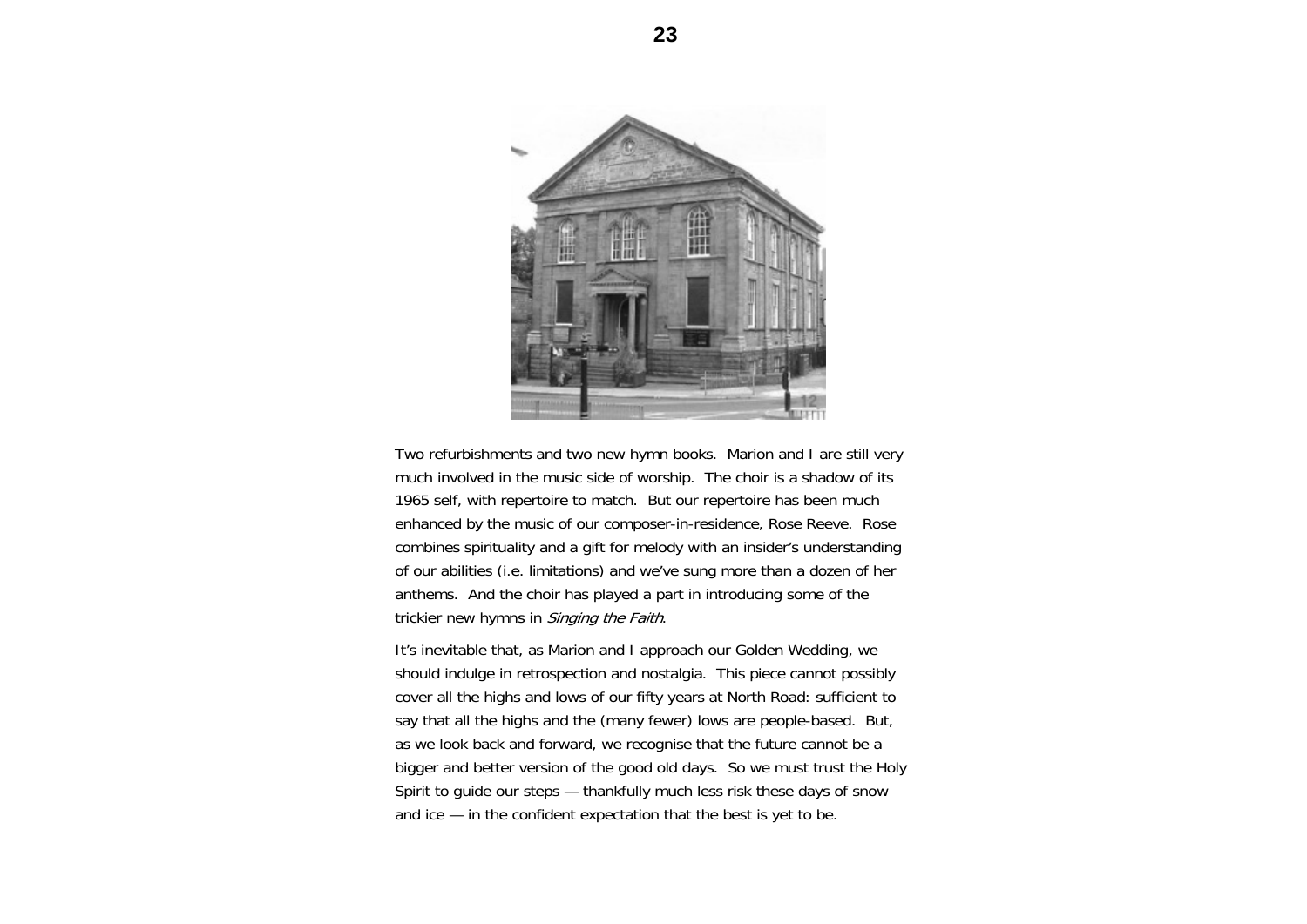

- *and* Lola Mai Hauxwell (Elvet)
- 17th Oscar John Scott (Elvet)

13th Sophia Isabella Bissell (Elvet)

#### JUNIOR CHURCH,BIRTHDAYS

10th Jack Evans (Elvet) 11th John Phillips (Elvet) 28th Matthew Powell (Elvet)

27th Poppy Thompson (Elvet)

31st Nathan Russell Kelly (Elvet)

5th Thomas Churchill (Elvet) 7th Elizabeth Thompson (Elvet)

*Happy Birthday* 



Iona Visit the Iona Community's website: http://iona.org.uk/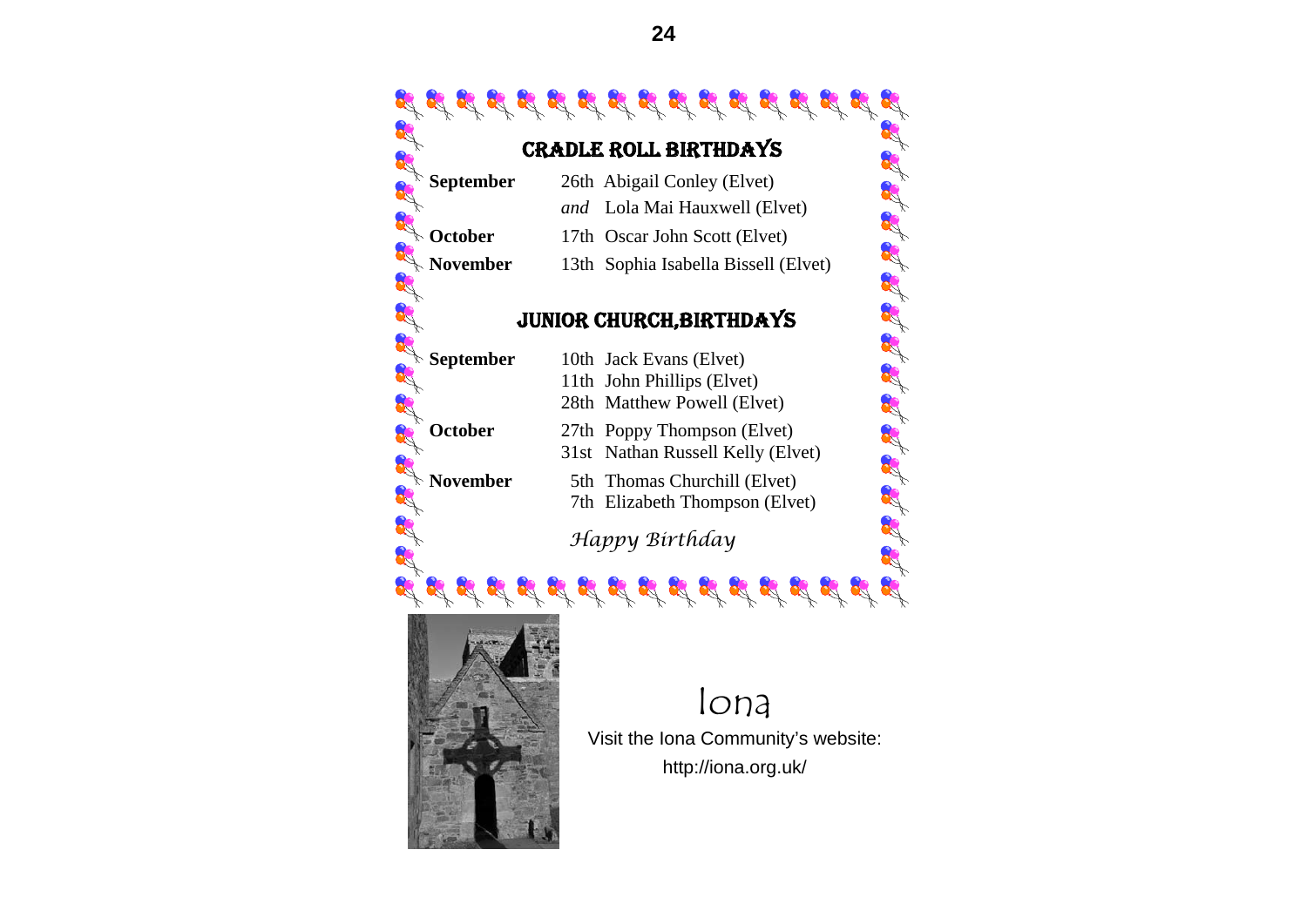#### **Seeing Red**

Last year, nearly a million people had their benefit payments sanctioned (stopped) for failing to obey, in full, detailed instructions related to finding work. Research for a report launched by the Methodist Church and its ecumenical partners showed that sanctions disproportionately impact the most vulnerable people, and last year affected 100,000 children. Over 100 people assessed as unfit for work due to mental health problems are sanctioned each day.

Deacon Tracey Hume helps to run a foodbank at Trinity Methodist Church, Blaydon. "I am so distressed to see people having to resort to a Foodbank because they have been sanctioned. I can't sit and do nothing anymore," she said.

So, inspired by the inaugural address of Methodist Vice-President Jill Barber, and by the #RethinkSanctions\*\* campaign, Tracey created a t-shirt campaign - supporters wear red on Fridays and skip a meal in solidarity with those who will struggle to eat because they have had their benefits sanctioned.

Tracey added, "I would like people to buy one of the t shirts and wear it every Friday wherever they are. I would love to see red t shirts being worn in every town and city to raise awareness of this issue and put pressure on the government to look at the system."

#### **Email:** Tracey Hume: deacontraceyhume@gmail.com

\*\* If you want to find out more about the #RethinkSanctions, visit www.jointpublicissues.org.uk/rethinksanctions to read the full report by the Methodist Church and others,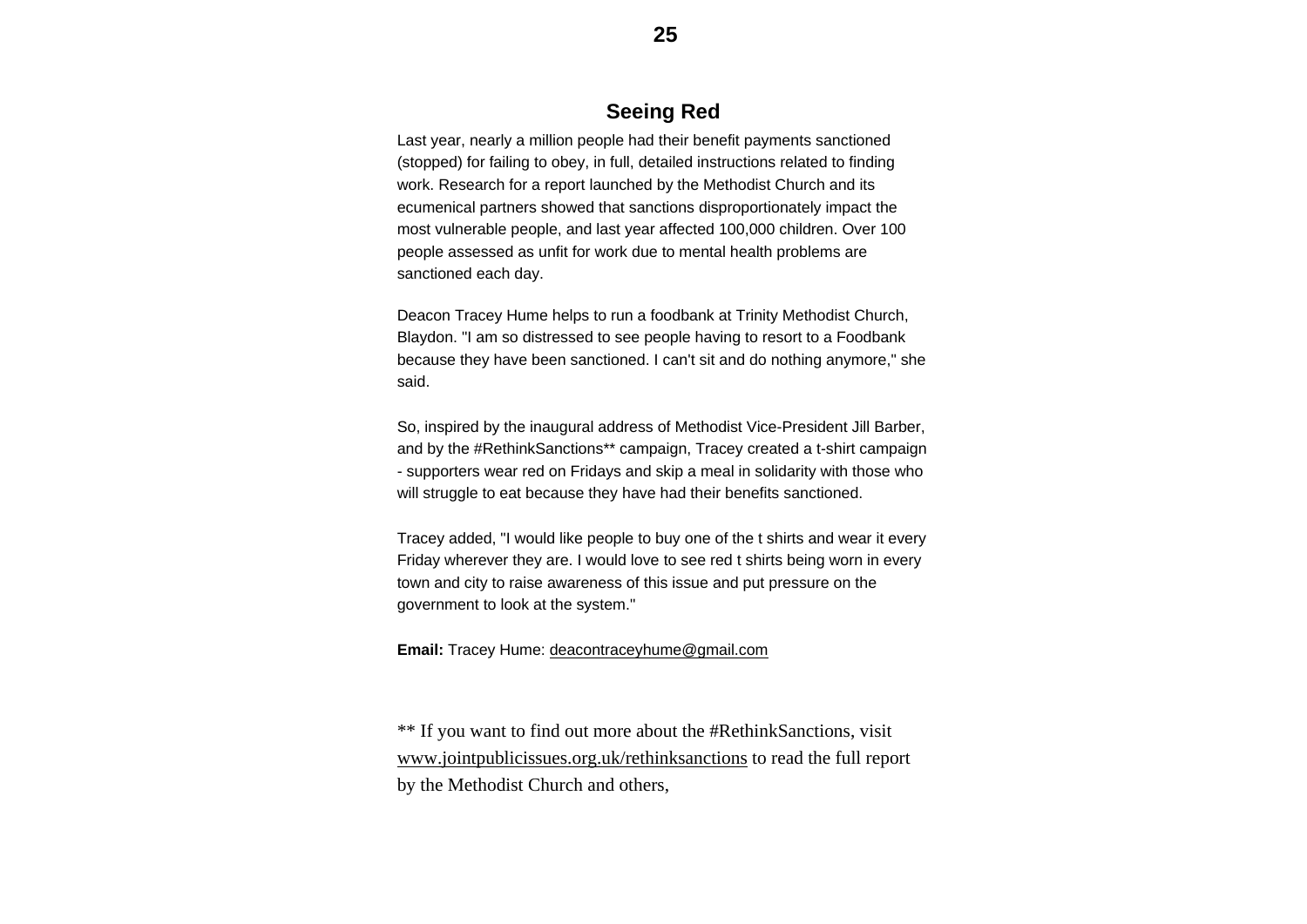#### **THE WEEK AT FRAMWELLGATE MOOR**

Sundays **10.30 am Morning Worship** 

Tuesdays **10.00 am Prayer Meeting** 

Thursdays **10 - 11am Dance Fusion** 

Framwellgate's Church Hall is rented out during the week for exercise classes.

Why not visit their website for details? - especially if you live in the area. http://www.durhamdeernessmethodist.org.uk/wordpress/?page\_id=236



| <b>THE WEEK IN BOWBURN</b><br><b>Morning Worship</b><br>Sundays<br>10.30 am |                      |                                                                          |  |  |
|-----------------------------------------------------------------------------|----------------------|--------------------------------------------------------------------------|--|--|
|                                                                             |                      | Wednesdays $2 - 3$ pm Prayer & Fellowship Meeting<br>last Weds of month. |  |  |
| Thursdays                                                                   | $9.00$ am<br>5.30 pm | * "Drop-in"<br>* Brownies<br>(Contact: Karen Heron 07921377321)          |  |  |
|                                                                             | $7.15 \text{ pm}$    | * Guides<br>(Contact Rosalind [Ros] Waites 0191 377 9995)                |  |  |
|                                                                             |                      | * term-time only                                                         |  |  |

 http://www.durhamdeernessmethodist.org.uk/wordpress/? page\_id=10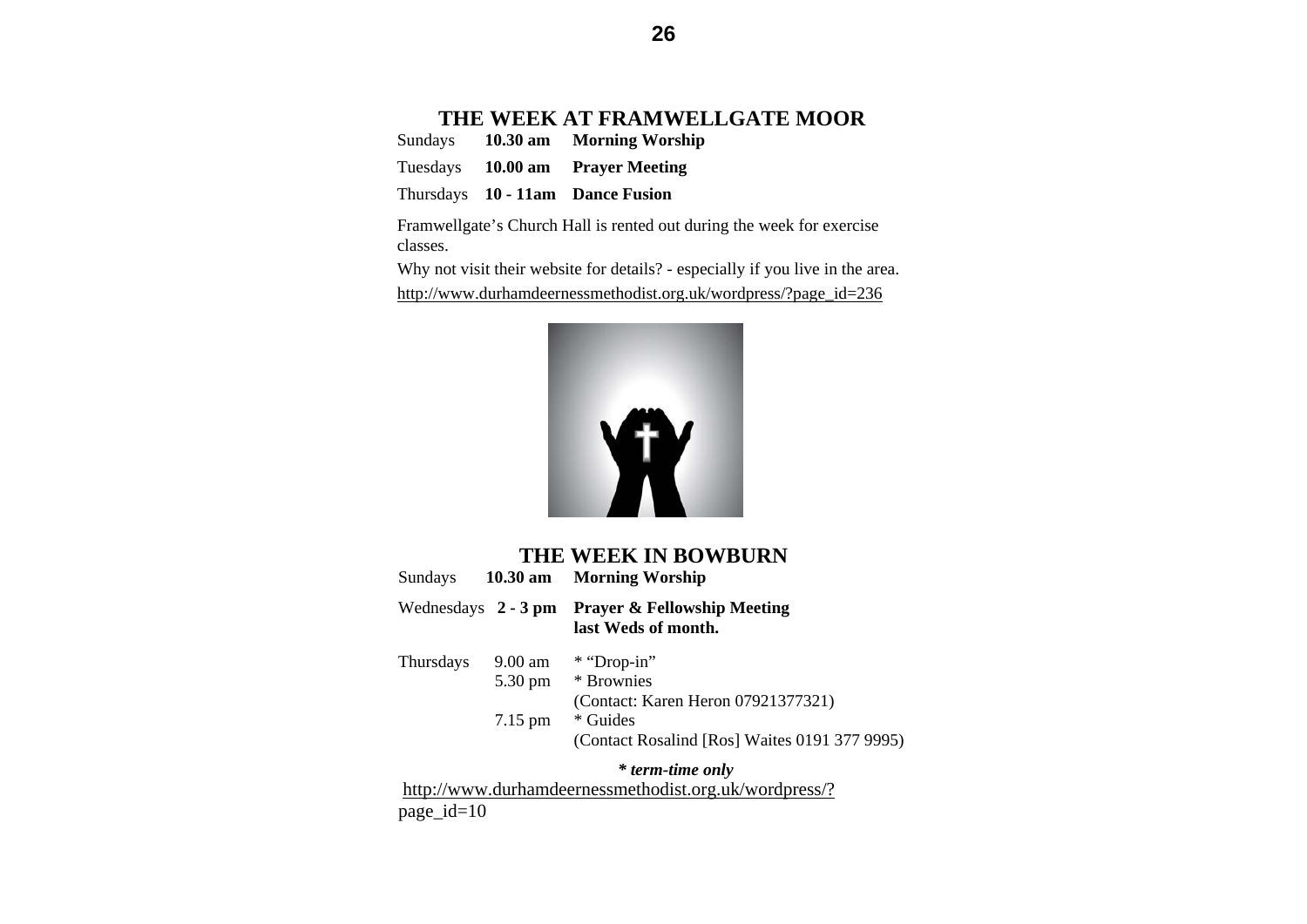# **THE WEEK AT NORTH ROAD**

|                                       |                    | Sun 10.30 am Morning Worship                                    |
|---------------------------------------|--------------------|-----------------------------------------------------------------|
|                                       |                    | Tues 10.00-1.30(fortnightly) Craftworks with Mannas light lunch |
|                                       | Thurs 9.30-11.30   | * Messy Mornings                                                |
|                                       | Fri $11.00 - 1.30$ | Mannas - Food and Friendship every Friday                       |
| Sat                                   |                    | (second Saturday) Coffee Morning                                |
|                                       | $9.00 - 10.15$     | (third Saturday) Men's Breakfast                                |
|                                       |                    | <i>*</i> term-time only                                         |
| http://www.northroadmethodist.org.uk/ |                    |                                                                 |

#### **THE WEEK AT ELVET**

| Sun | 8.30 a.m. Second Sunday, Holy Communion                         |
|-----|-----------------------------------------------------------------|
|     | 10.45 a.m. Morning Service & Junior Church, including Crèche    |
|     | 6.00 p.m. Evening Worship                                       |
|     | 7.30 p.m. MethSoc (term-time)                                   |
| Mon | 2.00 p.m. Prayer Meeting (1st & 3rd Mon)                        |
|     | 5.30 p.m. Rainbows (Girls 5-7 yrs.) at St Oswald's              |
|     | 5.45 p.m. Brownies (Girls 7-10 yrs) at St. Oswald's             |
|     | 6.00 p.m. Cubs (Open Group) [Boys and Girls 8-10½ yrs.]         |
|     | 7.30 p.m. Guides (Girls 10-14 yrs.) at St. Oswald's             |
|     | 7.30 p.m. Explorers (Open Group) [Mixed 14½-18 yrs.]            |
|     | 7.45 p.m. House Group at Newton Hall                            |
|     | or Shincliffe (alternate weeks)                                 |
|     | Rainbows, Brownies and Guides contact number 372 1786           |
| Tue | 10.15 a.m. Halliday Grove House Group (alternate weeks)         |
|     | 5.30 p.m. Beavers (Open Group) [Boys and Girls 6-8]             |
|     | 7.10 p.m. Scouts (Open Group) [Boys and Girls10½-14½]           |
| Wed | 12 noon Lunch Stop ALL welcome (roughly equates with term-time) |
|     | 2.00 p.m. Women's Fellowship (1st Wednesday)                    |
|     | Thurs $10.00$ a.m. Arts $&$ Crafts Workshop                     |
|     | 7.30 p.m. Thursday Club for All (alternate weeks)               |
|     | http://www.elvet-church.org.uk/                                 |